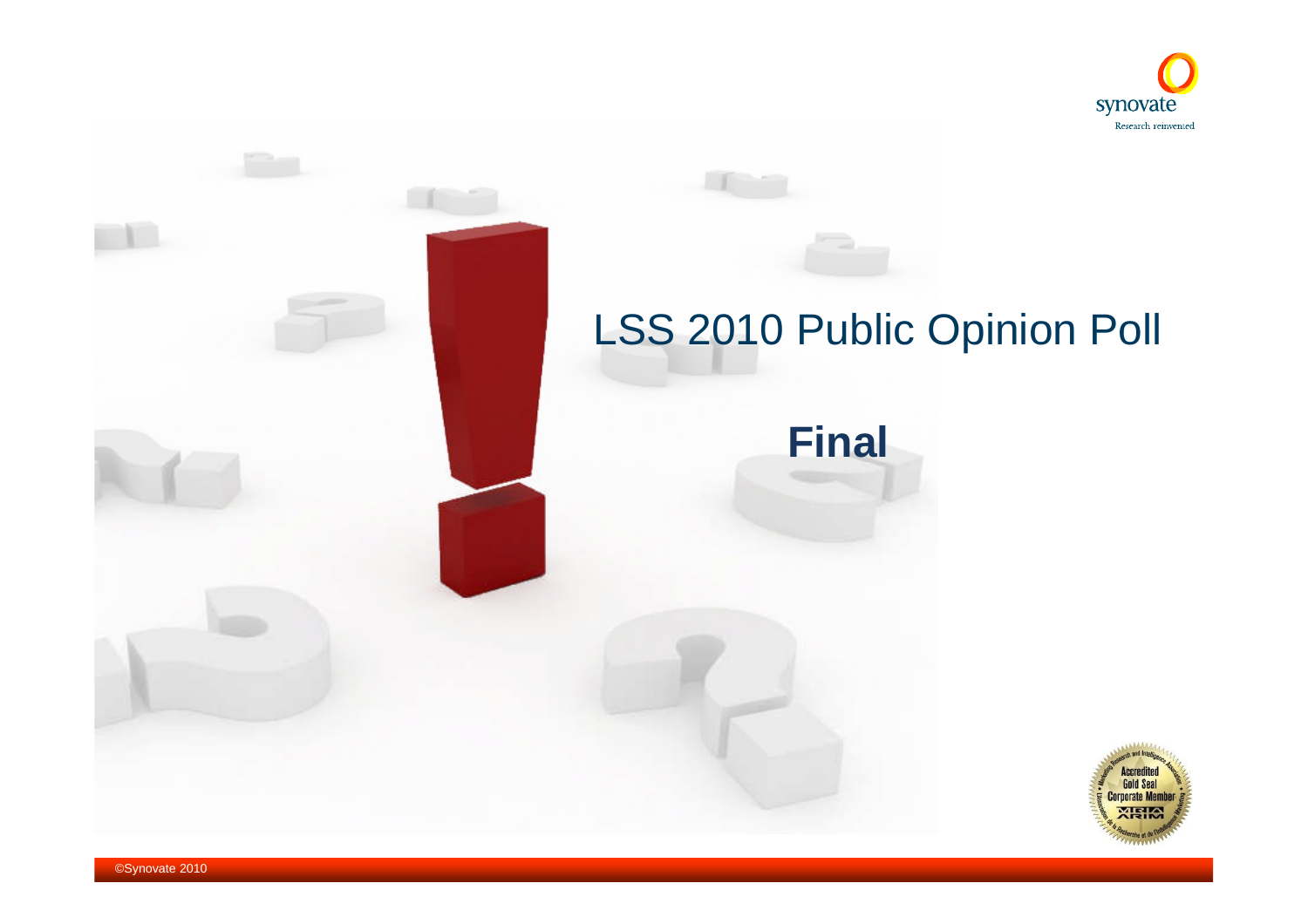

# **Contents**

Objectives & Methodology **Highlights** Detailed Findings

Appendix **Questionnaire** 

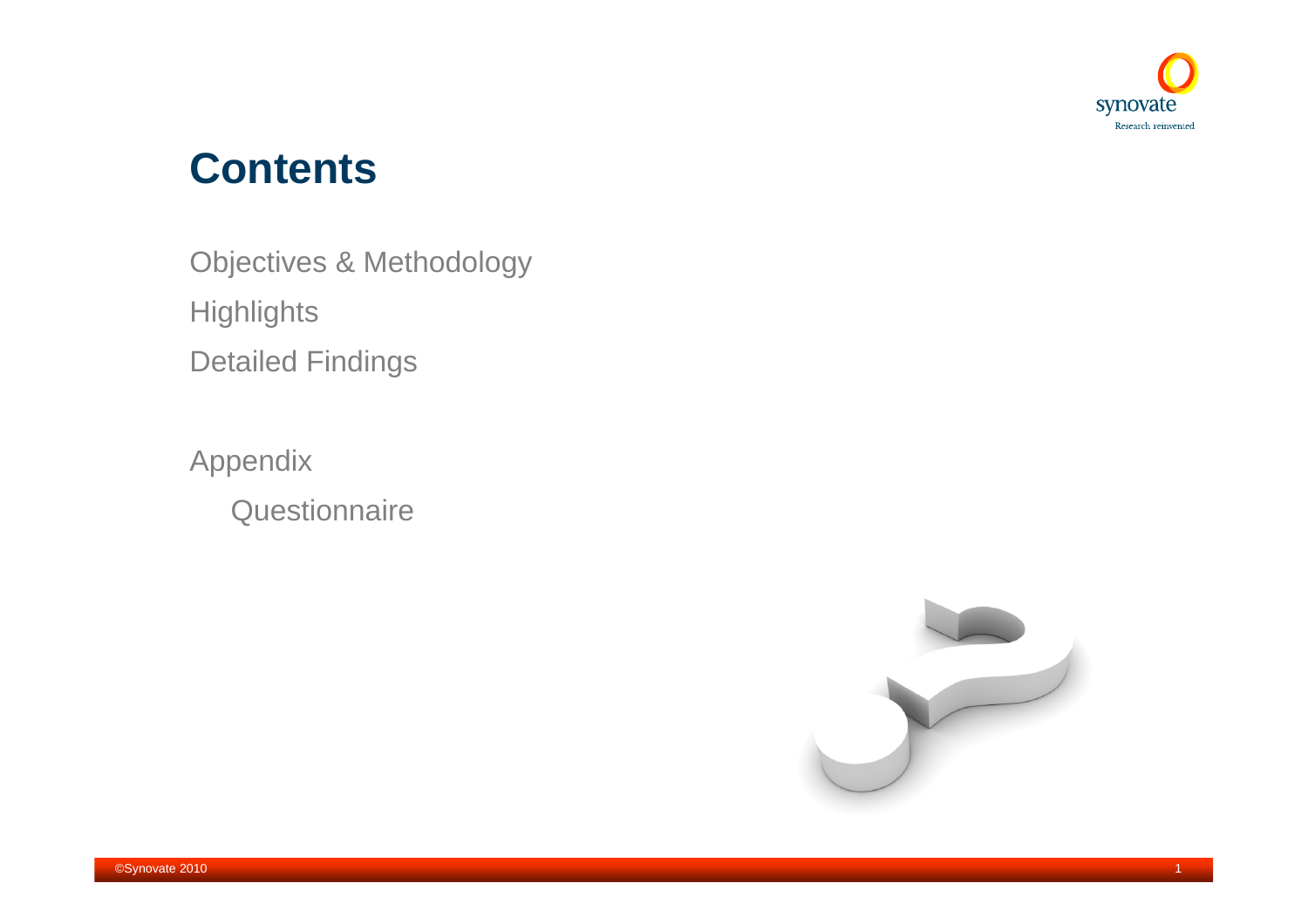

# **Objectives & Methodology**

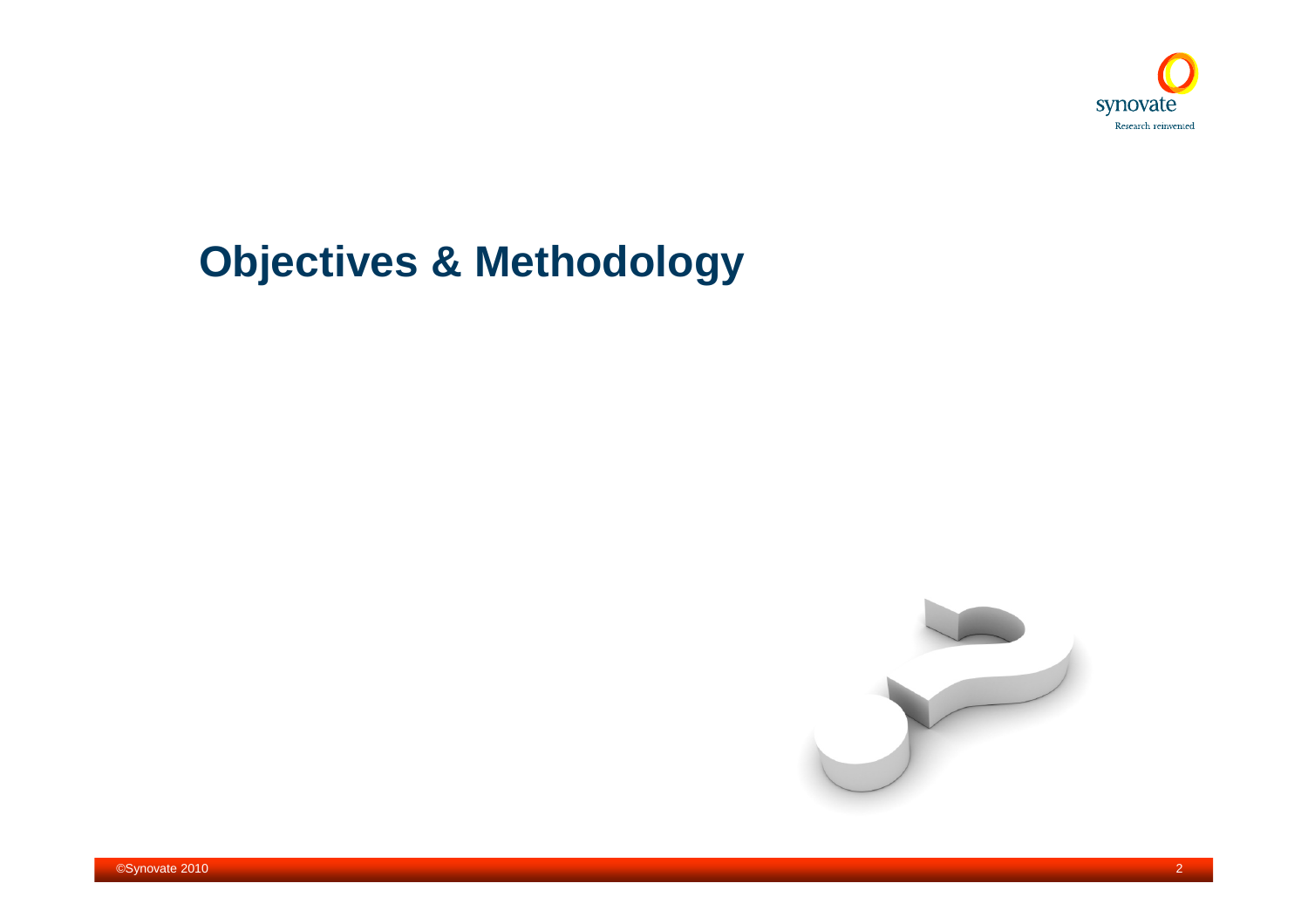## Objectives & Methodology



- Each year, Legal Services Society (LSS) of BC participates in a province-wide poll to measure awareness, knowledge and attitudes toward legal aid in BC.
- For the 2010 study, the Legal Services Society added 9 questions to Synovate's telephone omnibus study. (see the Appendix for a copy of the questionnaire).
- The study consists of 600 telephone interviews with a representative sample of BC residents.
- All interviewing was conducted from Synovate's fully supervised, in-house CATI facility located in Vancouver, BC. Interviewing for this study took place from March  $16<sup>th</sup>$  to  $31<sup>st</sup>$ , 2010.
- To ensure the final sample was an accurate representation of the BC population, it was mathematically weighted by age and gender within region to match 2010 population estimates.
- For the LSS survey, respondents were screened out if a respondent or anyone in their household was closely related to a Legal Services Society employee or a lawyer who provides legal aid services.
- As a result, 574 out of the 600 respondents qualified for the LSS survey. The margins of error at the 95% level of confidence for a sample size of 574 is +/-4%.
- When comparing 2010 to 2009 findings (n=574) versus n=753), a maximum difference of +/-5.5 percentage points is required to be considered significant at the 95% level of confidence.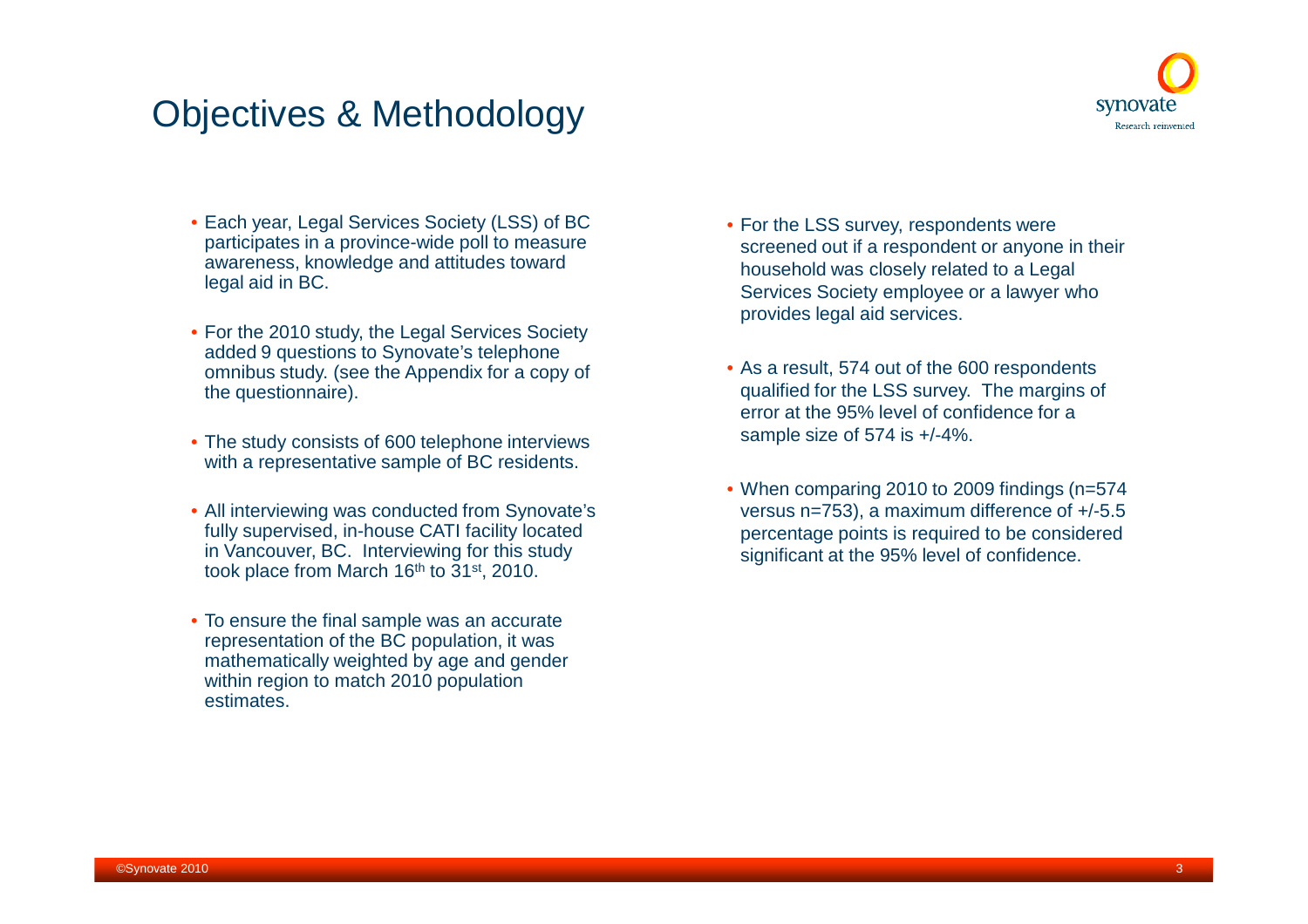

# **Highlights**

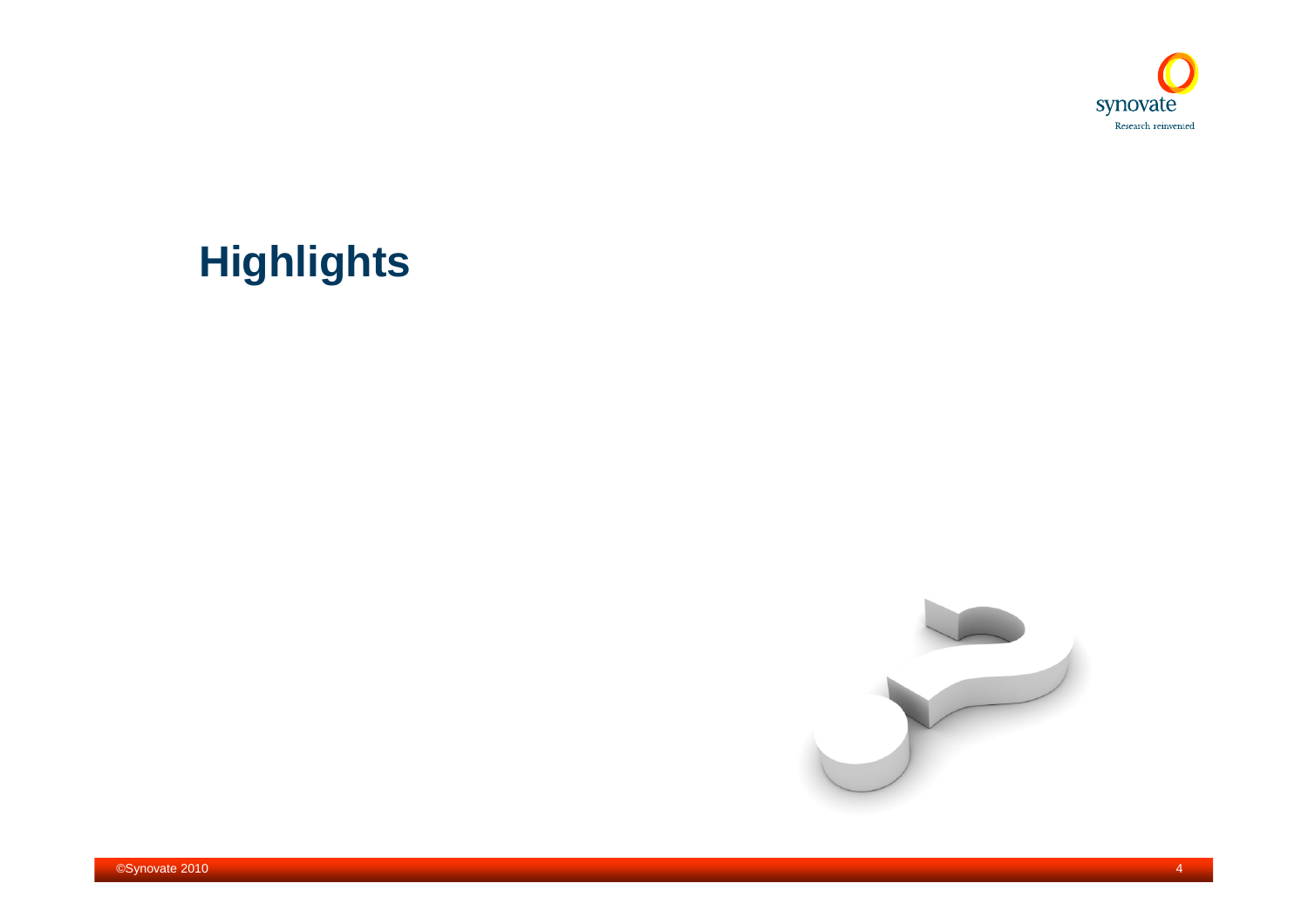## **Highlights**



- Consistent with 2009, the large majority of BC residents (82%) report being aware of legal aid for people with low incomes.
- Specifically, awareness is highest for legal aid in criminal law matters (69%), followed by family law (58%) and lowest for immigration/ refugee law matters (43%). These awareness levels are lower than recorded in 2009.
- While 88% of residents continue to say they support legal aid services, support is not as strong as it was one year ago.
- The main suggestions to improve legal aid services in BC continue to be to improve funding and raise public awareness through more advertising.
- British Columbians are not fully sure how available legal aid is for those who need it, although they tend to think it is most available for criminal law matters. Residents are most unsure about legal aid availability for immigration/refugee law matters.
- The majority of BC residents continue to agree that providing legal aid to low income people is important to fairness in the justice system and that everyone should have the right to access the justice system.
- Family law legal aid is considered to be the most important to providing fairness in the justice system.
- At present, residents are divided in their opinions as to whether or not legal aid services are adequately funded: 28% think services are at least adequately funded, 43% think they are not and 28% admit to not knowing.
- When it comes to giving legal aid funding the same priority as other social services such as health care, education, welfare and child protection, residents are moderately-to-strongly in agreement.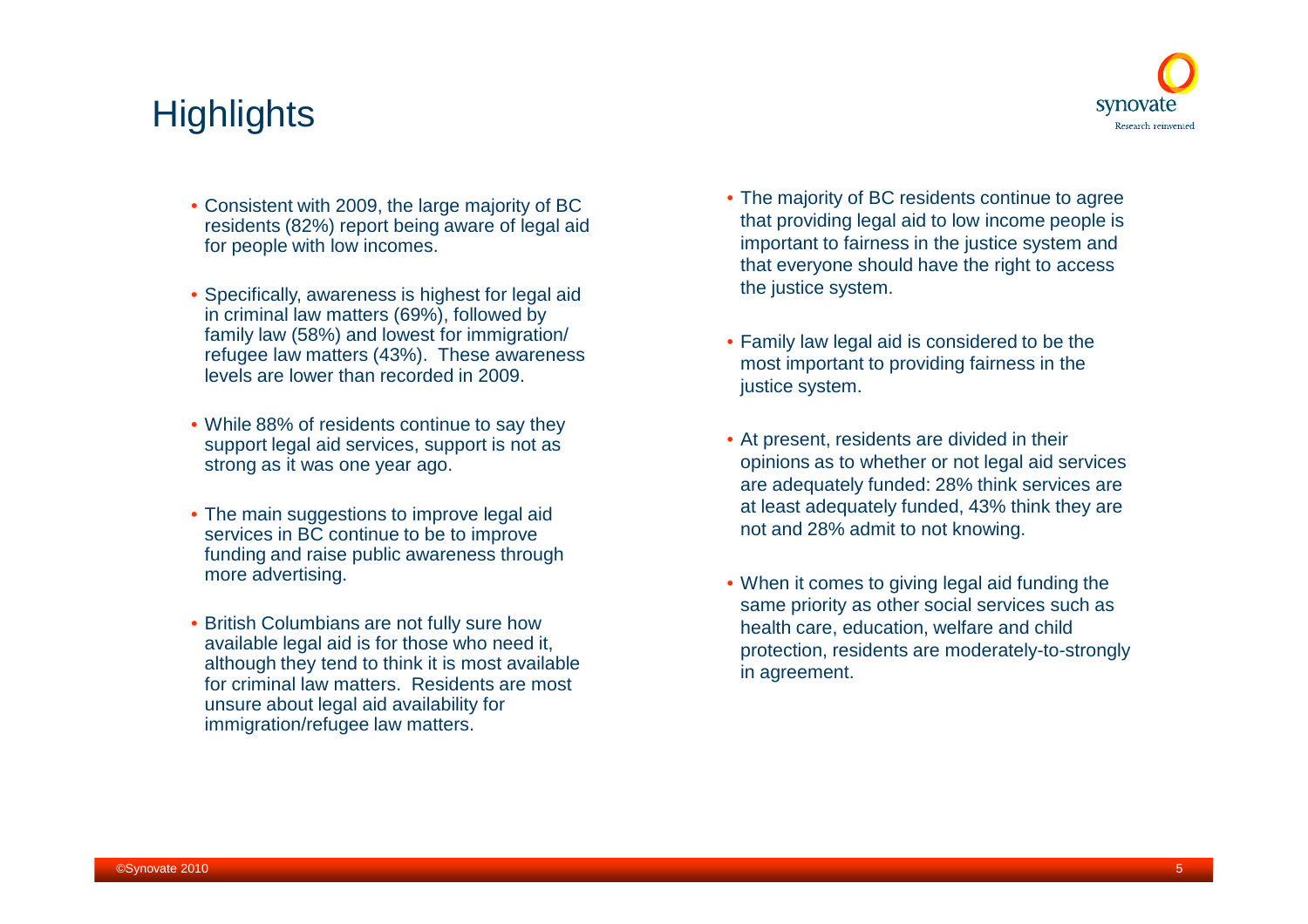

# **Detailed Findings**



6©Synovate 2010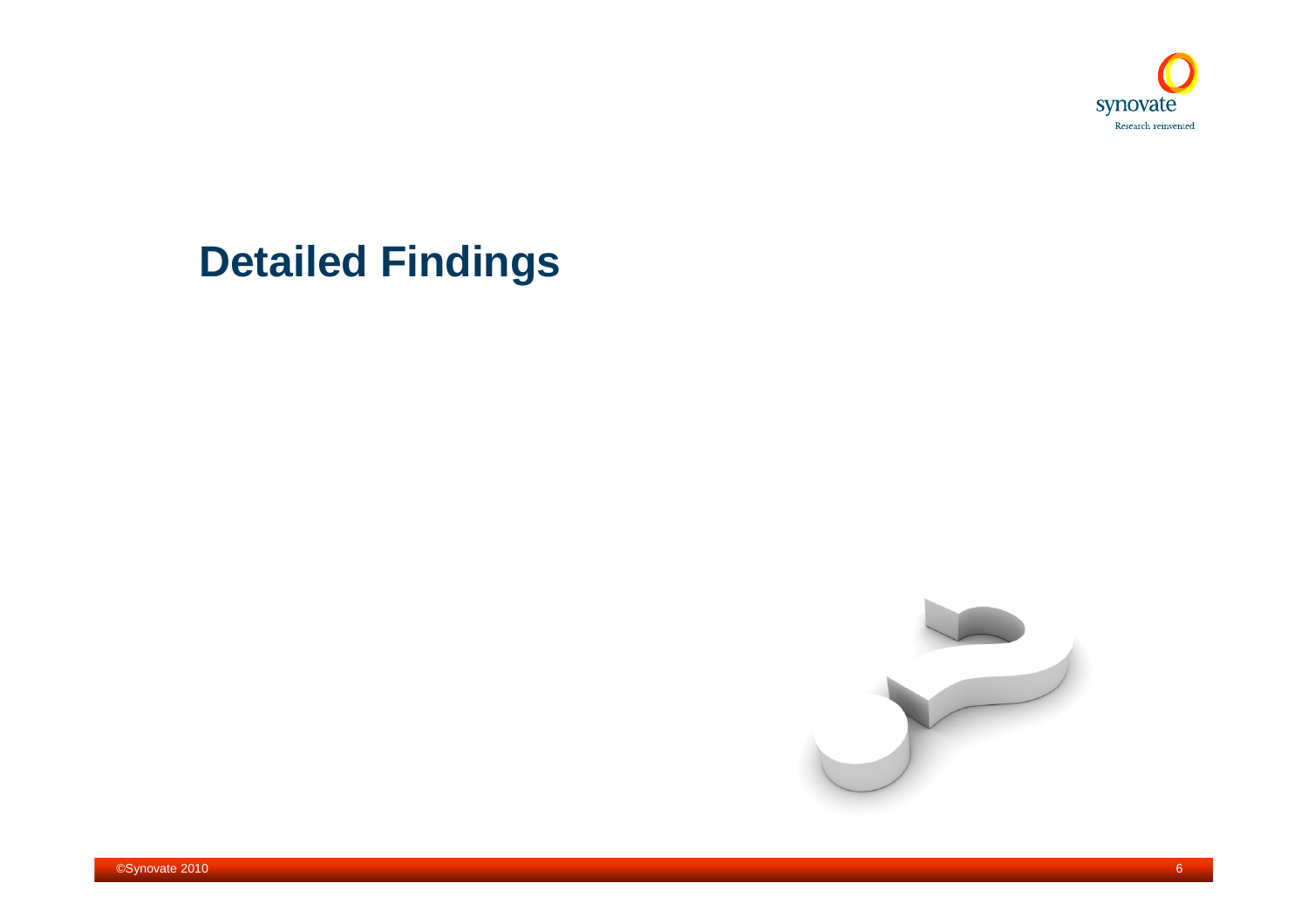## Awareness Of Legal Aid In BC





• The majority of BC residents (82%) continue to report being aware of legal aid services, consistent with 2009 (86%).

synovate Research reinvented

- Regional awareness levels are also in line with 2009.
- Awareness of legal aid services tends to increase as age and household income increases.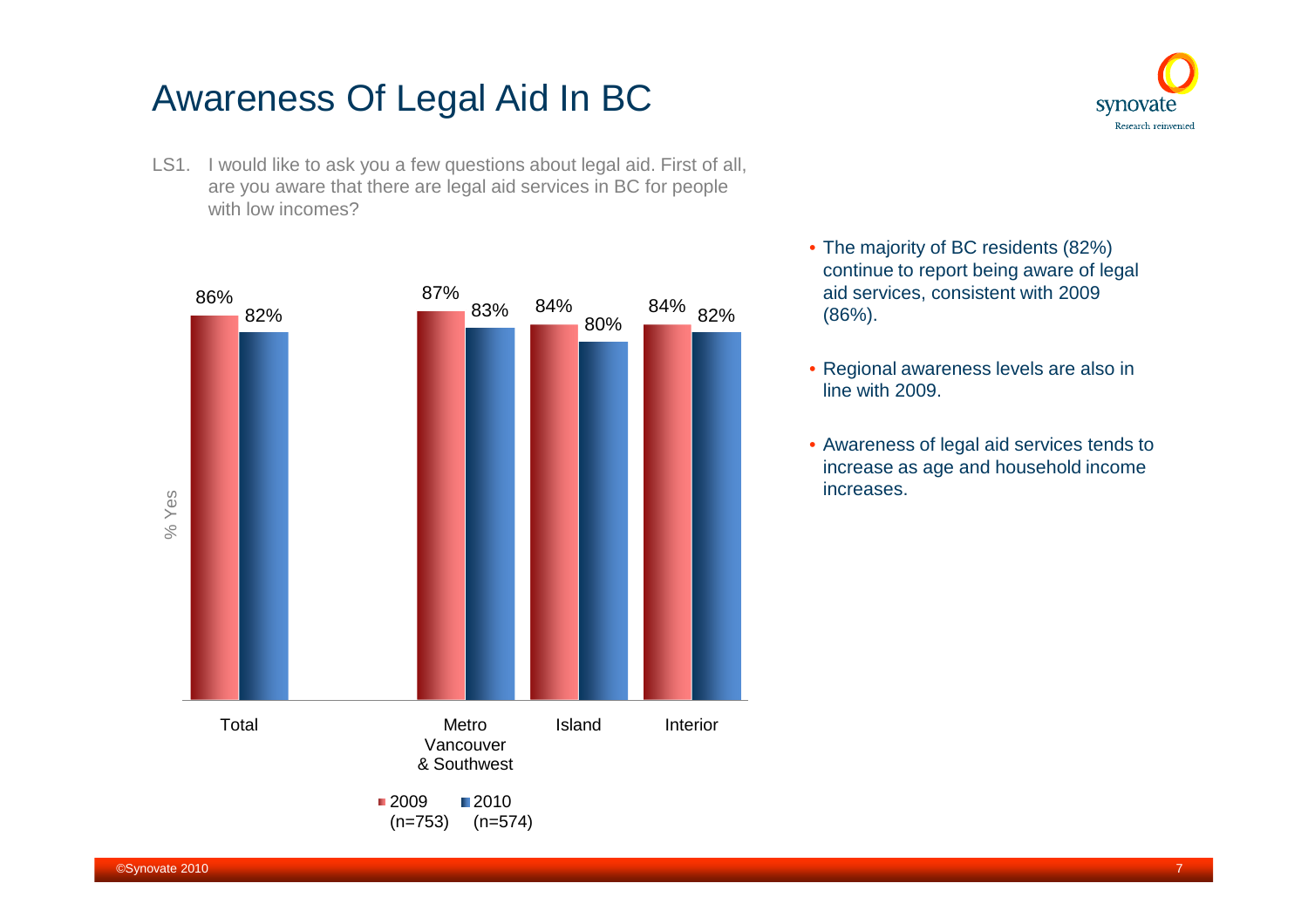# Awareness Of Legal Aid For Different Types Of Cases



LS2a-c. Did you know that legal aid services are available for people facing criminal law/family law/immigration/refugee law matters?



- When it comes to the specific areas of law, BC residents are most aware that legal aid services are available for criminal law matters (69% reporting awareness).
- Fewer BC residents are aware that legal aid services are available for family law matters (58%) and immigration/refugee law (43%).
- Since last year, awareness of legal services for criminal law and family law matters have decreased.
- Awareness of legal aid services for all three types of law is higher among BC residents with post secondary schooling.
- Metro Vancouver/Southwest residents have the highest awareness of legal aid services for immigration/refugee law matters.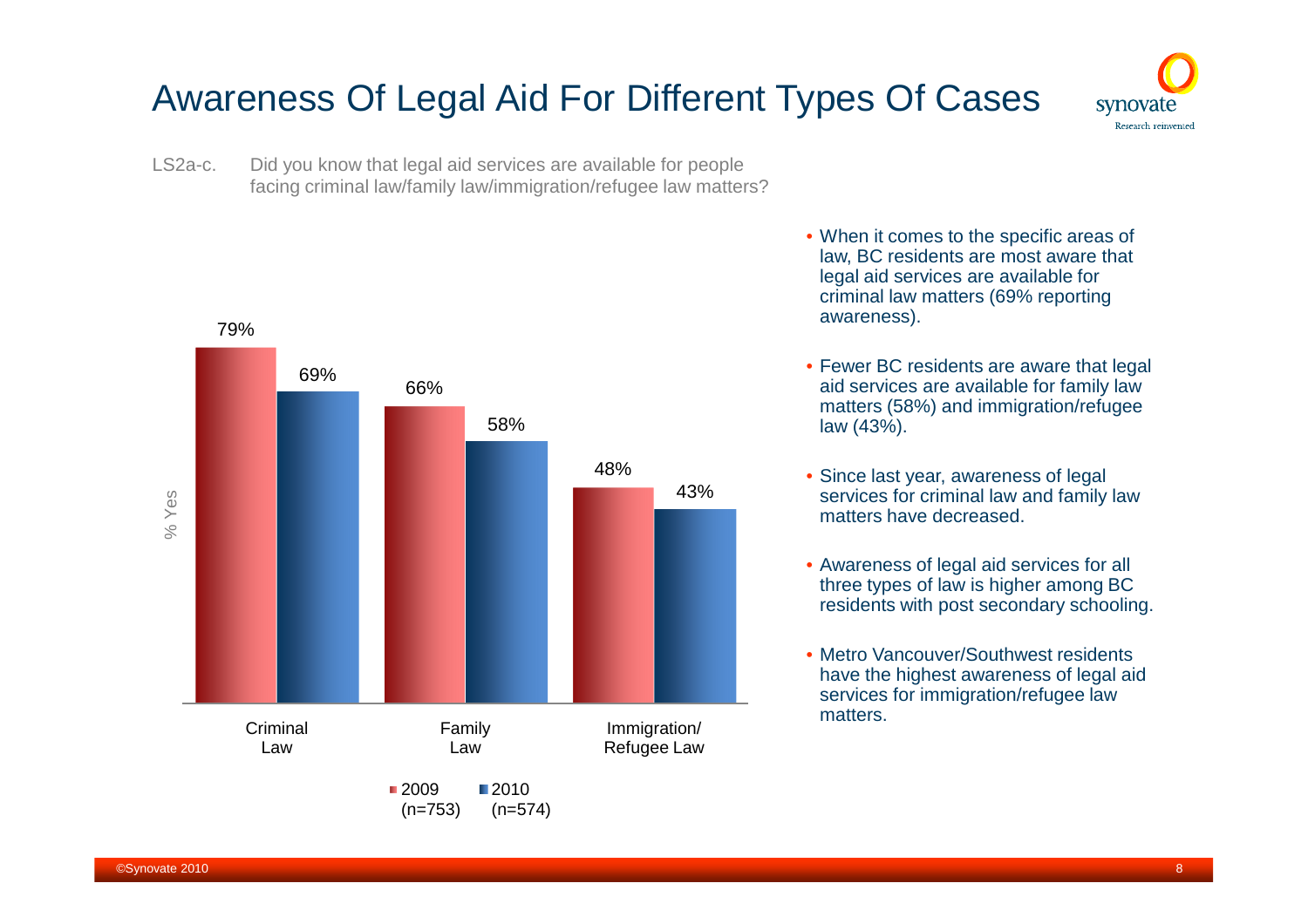# Perceived Availability Of Legal Aid



LS2a-c.1 Overall, for those who need it, would you say that legal aid in BC is readily available, somewhat available, or not adequately available when it comes to criminal law/family law/immigration/refugee law?



2009 n=753, 2010 n=574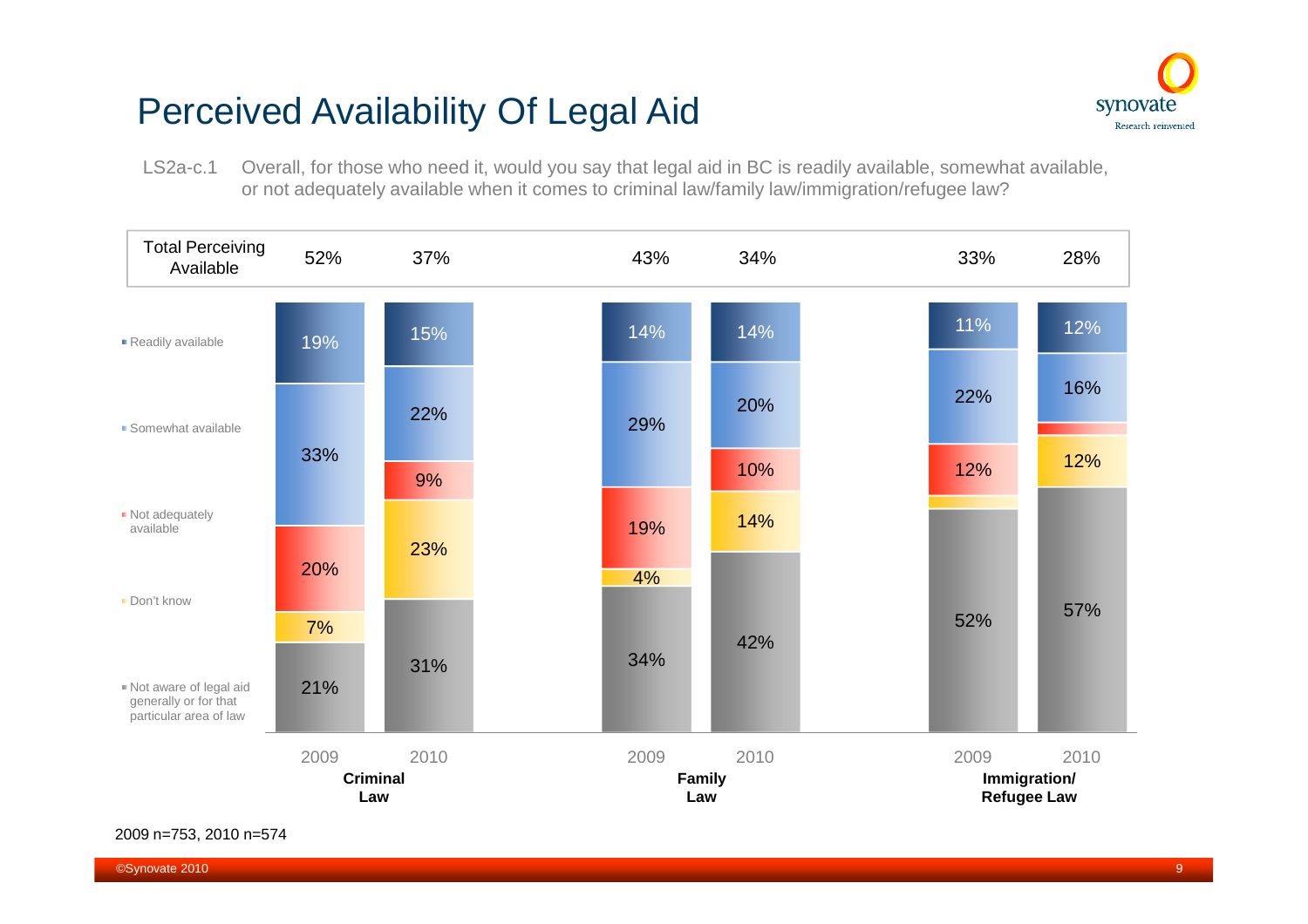

### Perceived Availability Of Legal Aid

- Anywhere from 28% to 37% of BC residents feel that legal aid in BC is at least somewhat available, including 12% to 15% who believe that legal aid is readily available.
- Residents are less apt to feel legal aid is available to those who need it than they were one year ago.
- This leaves broadly two-thirds of residents who do not think services are adequately available, are not sure, or do not have enough awareness of legal aid services to form an opinion.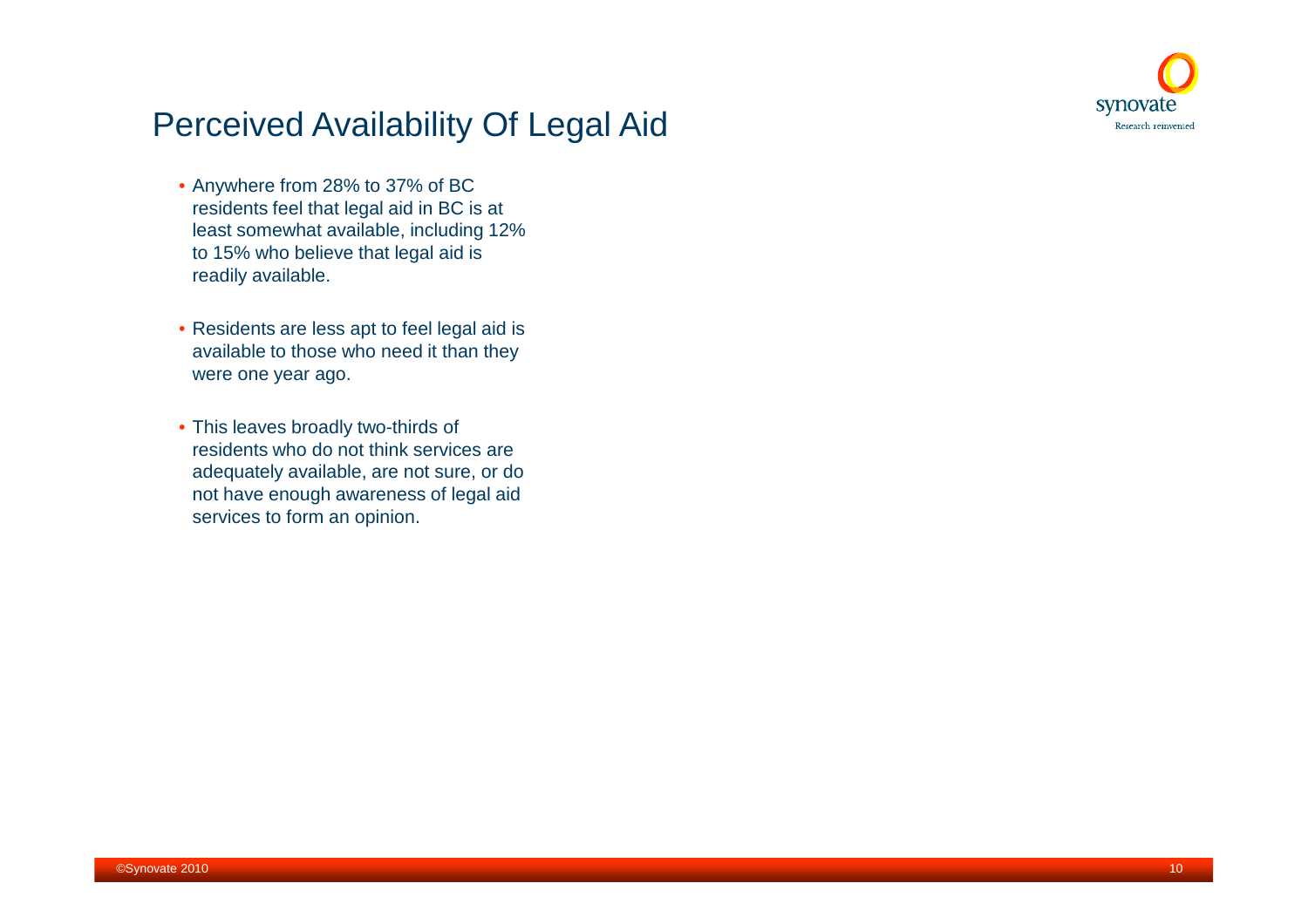# Support/Oppose Legal Aid Services



LS3. As you may already know, legal aid services provide low income people with legal information, advice, and/or representation in court. This can include providing them with a self-help kit, giving them a few hours of legal advice, or paying a lawyer to represent them in court for serious family, criminal, or immigration/refugee problems. Knowing this, to what extent do you support or oppose legal aid services?



Base: 2005 n=763, 2006 n=745, 2008 n=730, 2009 n=753, 2010 n=574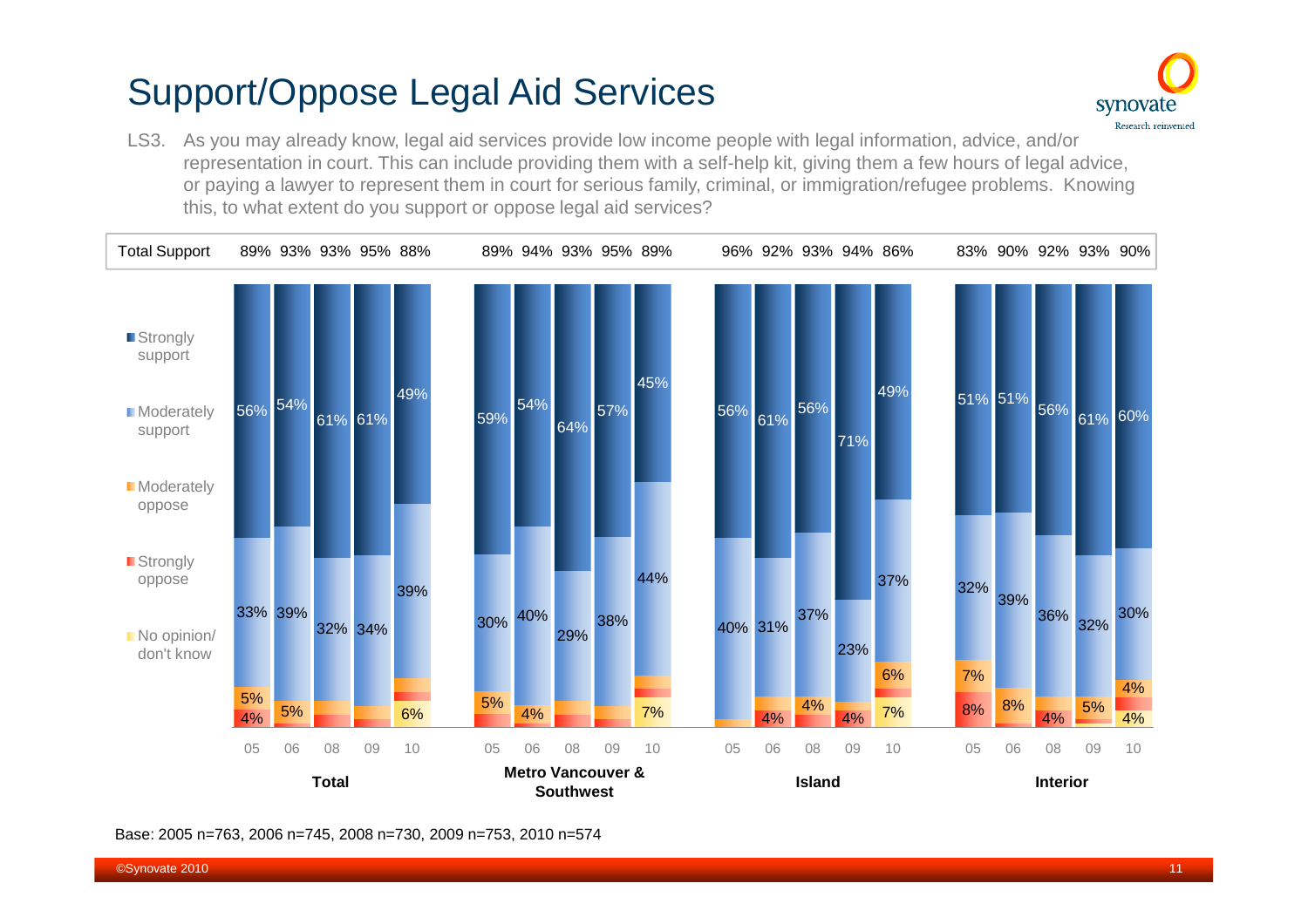

## Support/Oppose Legal Aid Services

- The large majority of BC residents continue to support legal aid services (88%).
- Although high, support for legal aid services is not as strong as it was one year ago (strong support has gone from 61% in 2009 to 49%).
- The decline in strong support since last year has occurred mainly in Metro Vancouver/Southwest and on the Island. Interior residents continue to hold the same position on legal aid services.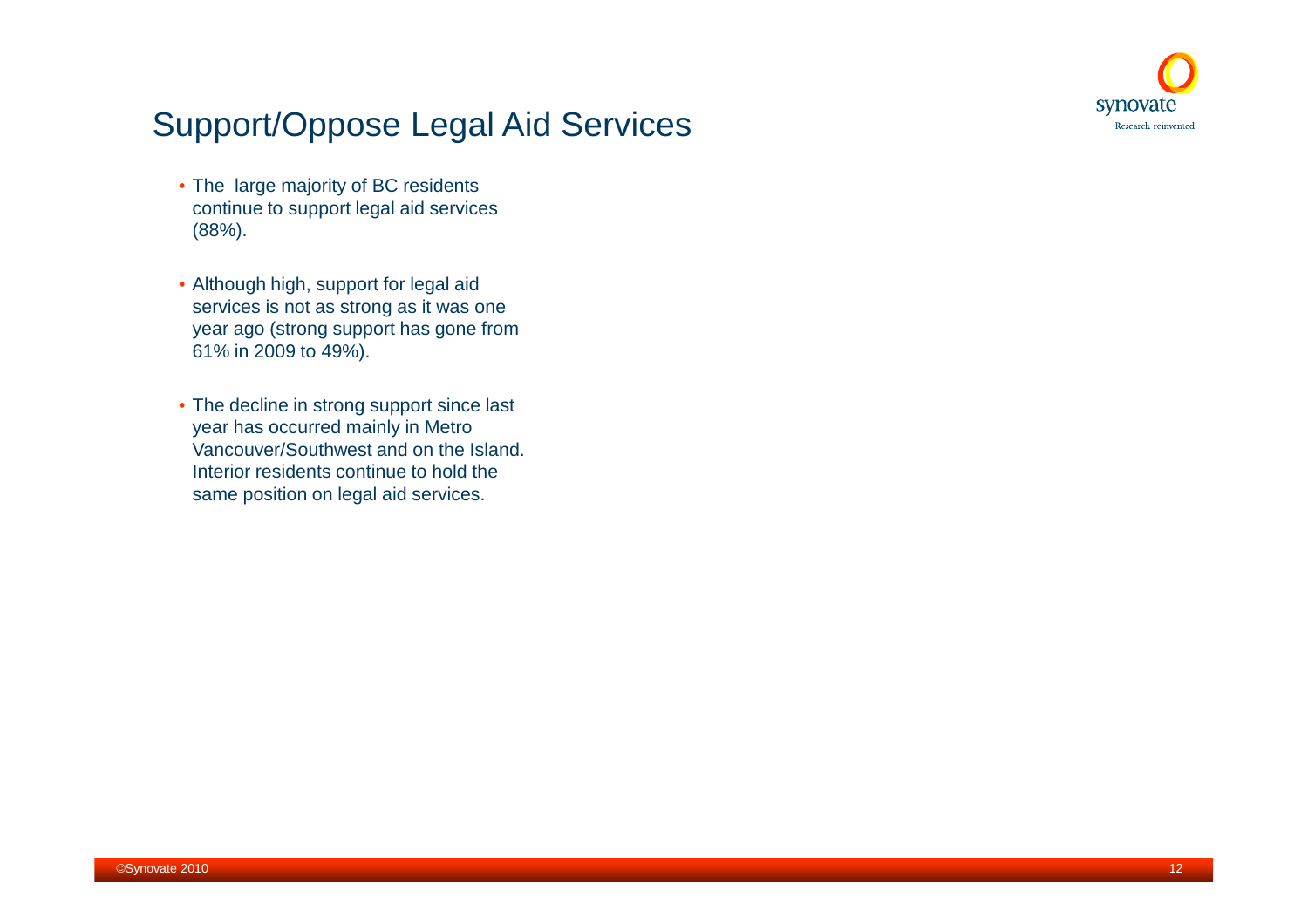# Importance Of Fairness In The Justice System



LS4. In your opinion, how important is it to fairness in the justice system for BC to provide low income people with legal aid in…?



Base: 2005 n=763, 2006 n=745, 2008 n=730, 2009 n=753, 2010 n=574

Note: Don't Know responses not shown, but range from 2% to 4% in 2010.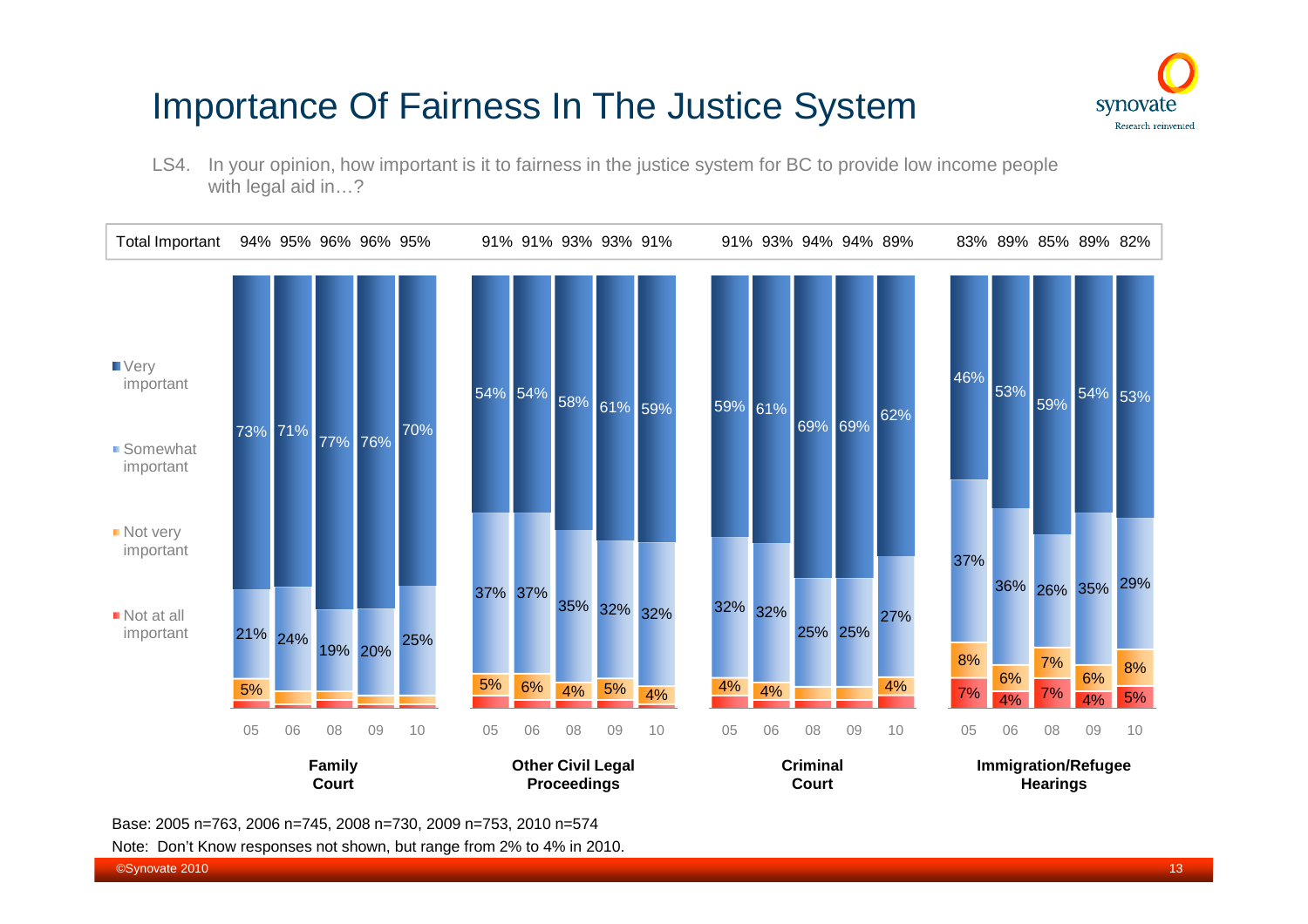

### Importance Of Fairness In The Justice System

- The large majority of BC residents continue to believe that it is important to fairness in the justice system that low income people in the province are provided with legal aid in various courts, proceedings and hearings.
- Residents place the most importance on providing legal aid in family court (95%), followed by in civic legal proceedings (91%), criminal court (89%) and in immigration/refugee hearings (82%).
- Since last year, importance attributed to having legal aid representation in family court, criminal court and immigration/refugee hearings has decreased. Further, those saying providing legal aid is *very* important to fairness in the justice system has decreased for both family and criminal court.

• With the exception of family court, lower income residents (i.e. household income is below \$25,000/year) place especially strong importance on maintaining fairness in the justice system by providing legal aid in the various legal settings.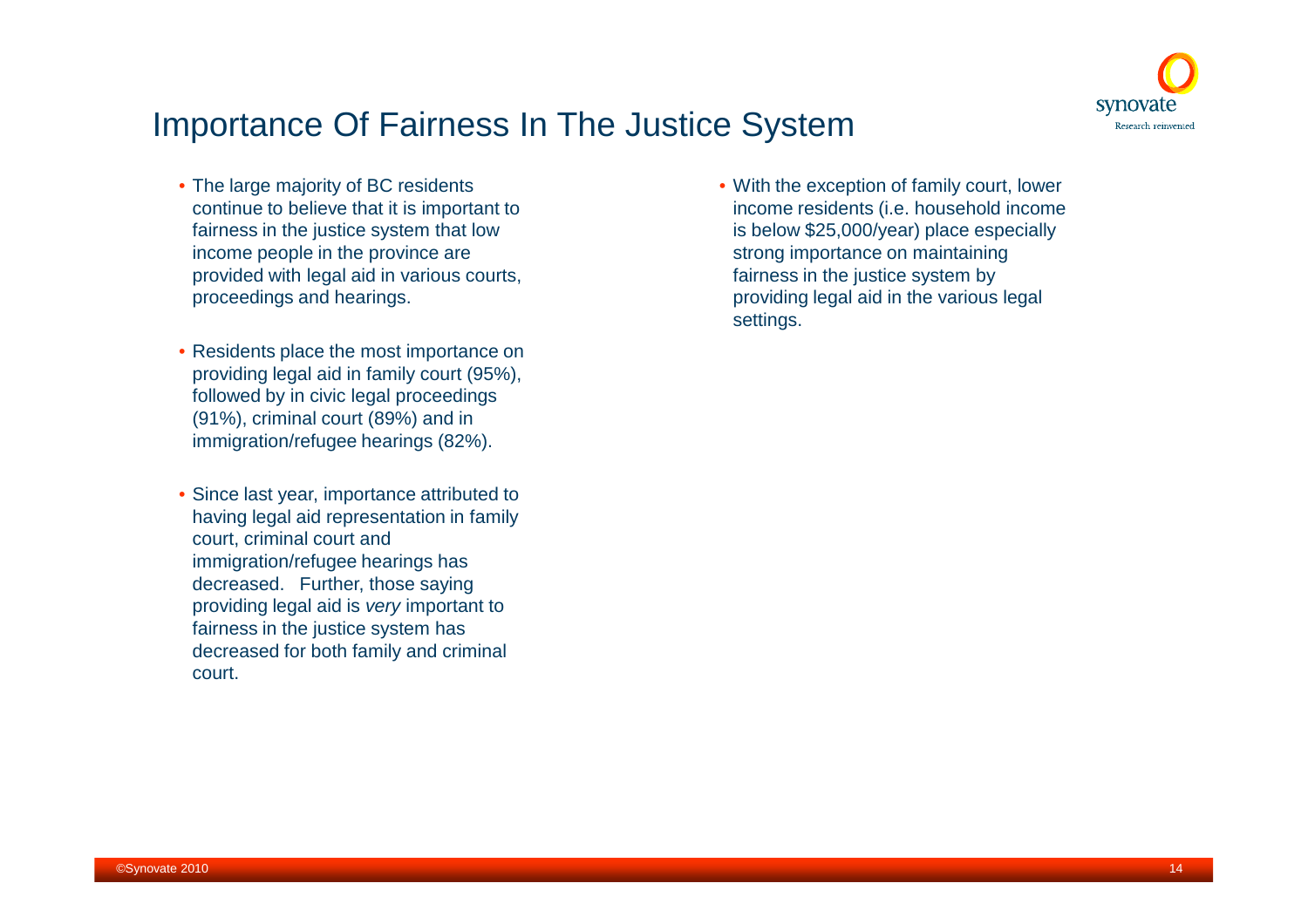# State Of Legal Aid Services In BC



LS5. Based on anything you may have read, heard, or seen, would you say that legal aid services in British Columbia are…



Base: 2005 n=763, 2006 n=745, 2008 n=730, 2009 n=753, 2010 n=574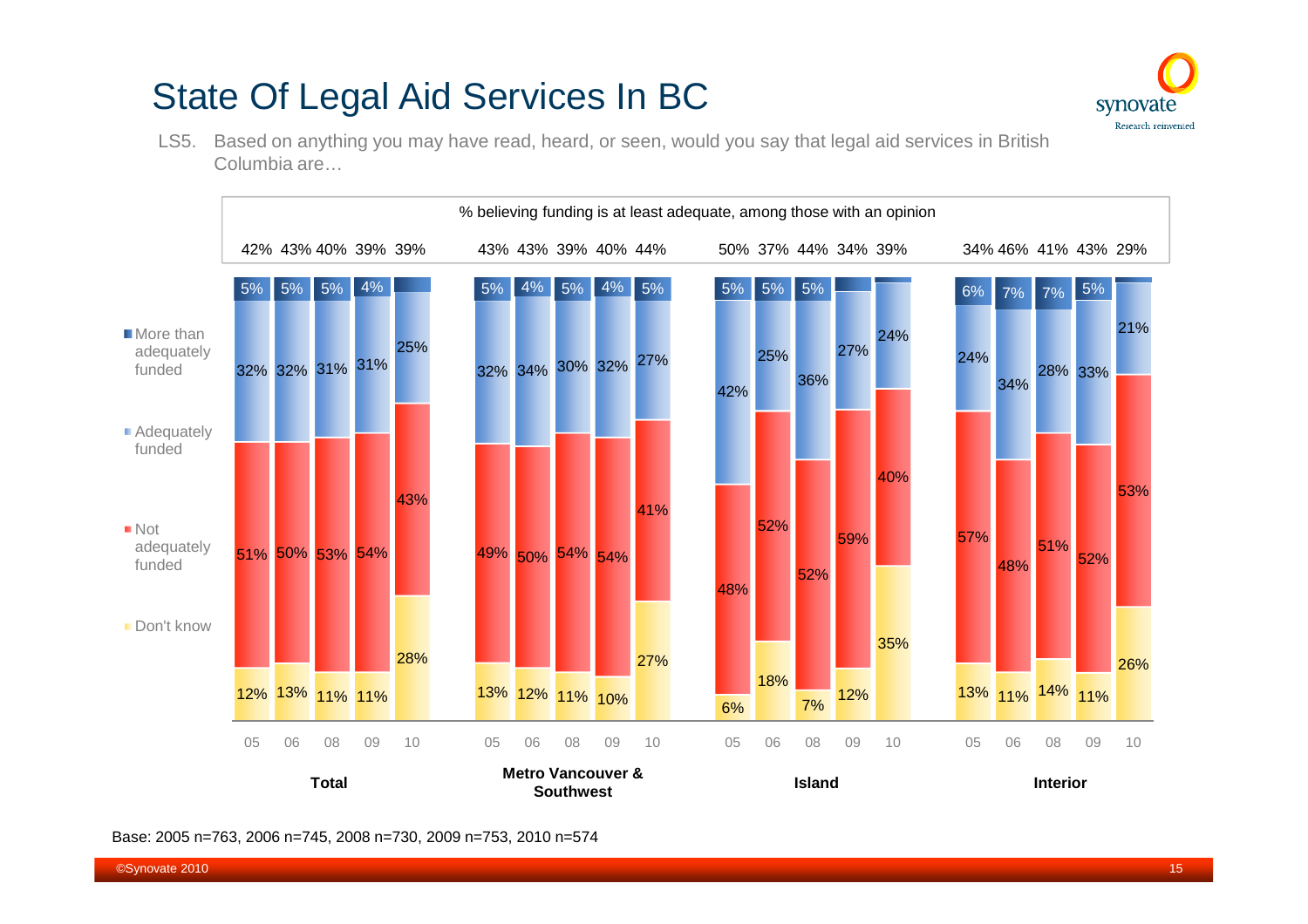

## State Of Legal Aid Services In BC

- BC residents are divided in their opinions regarding whether or not legal aid services in the province are adequately funded.
- Presently, 28% think the services are adequately, or more than adequately funded, while 43% think they are not and 28% simply are not sure.
- *Among residents who could actually offer an opinion*, the proportion feeling that legal aid is adequately (or more than adequately) funded stands at 39%, consistent with 2009.
- Interior residents and those age 55 and older are the most apt to consider the funding for legal aid services lacking.
- Those that consider legal aid services inadequately funded tend to strongly support legal aid in general and place high importance on it in terms of maintaining fairness in the justice system.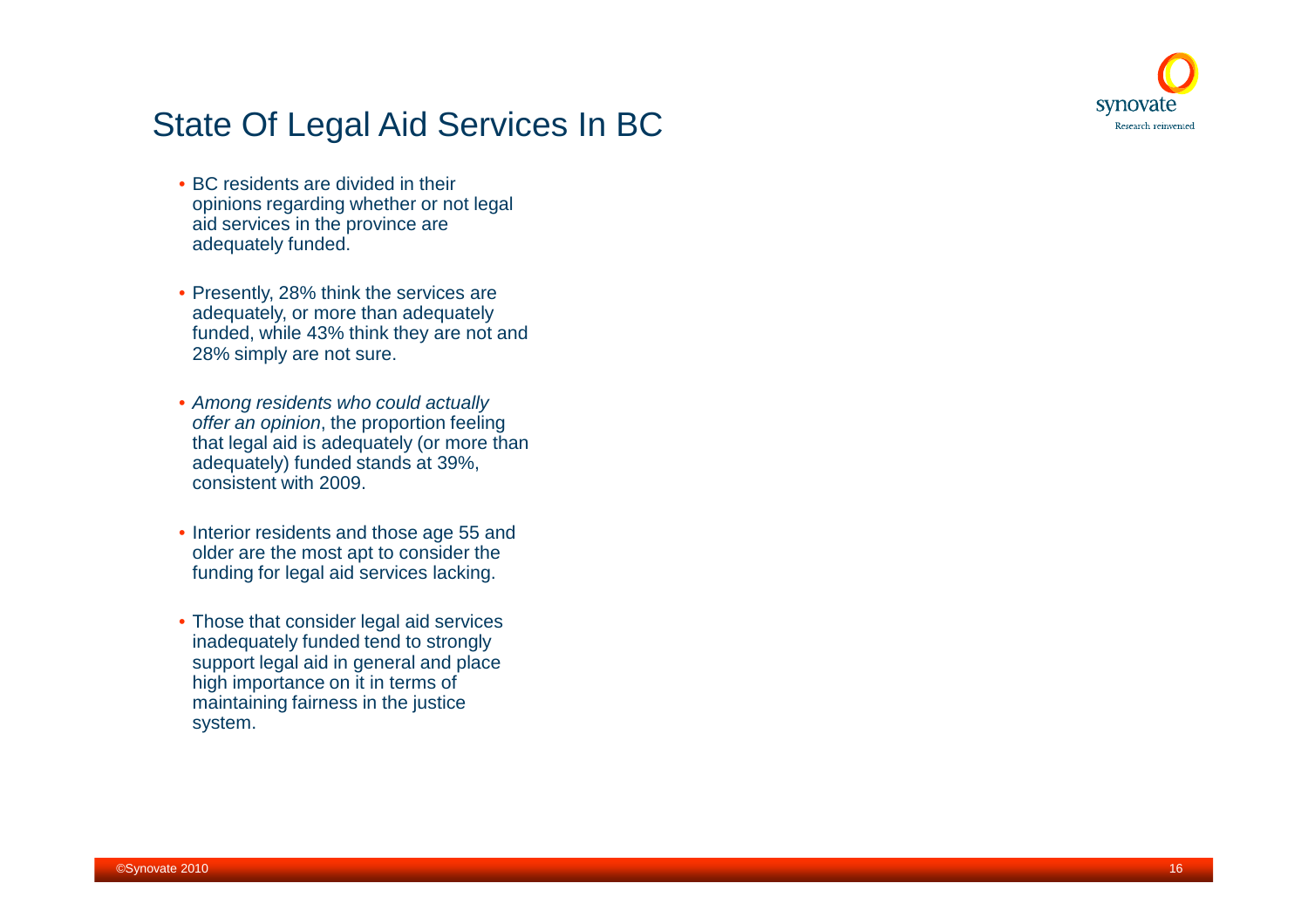## Public Positions On The Justice System & Legal Aid

- LS6. Would you agree or disagree with the following statement: *Everyone should have the right to access the justice system.*
- LS7. Most of the funding for legal aid comes from the provincial government. Would you agree or disagree with the following statement : *Governments should give funding for legal aid the same priority as they give to funding for other social services such as health care, education, welfare, and child protection.*



Base: 2005 n=763, 2006 n=745, 2008 n=730, 2009 n=753, 2010 n=574

Note: Don't Know responses not shown, but are 1% for QLS6 and 4% for QLS7 in 2010.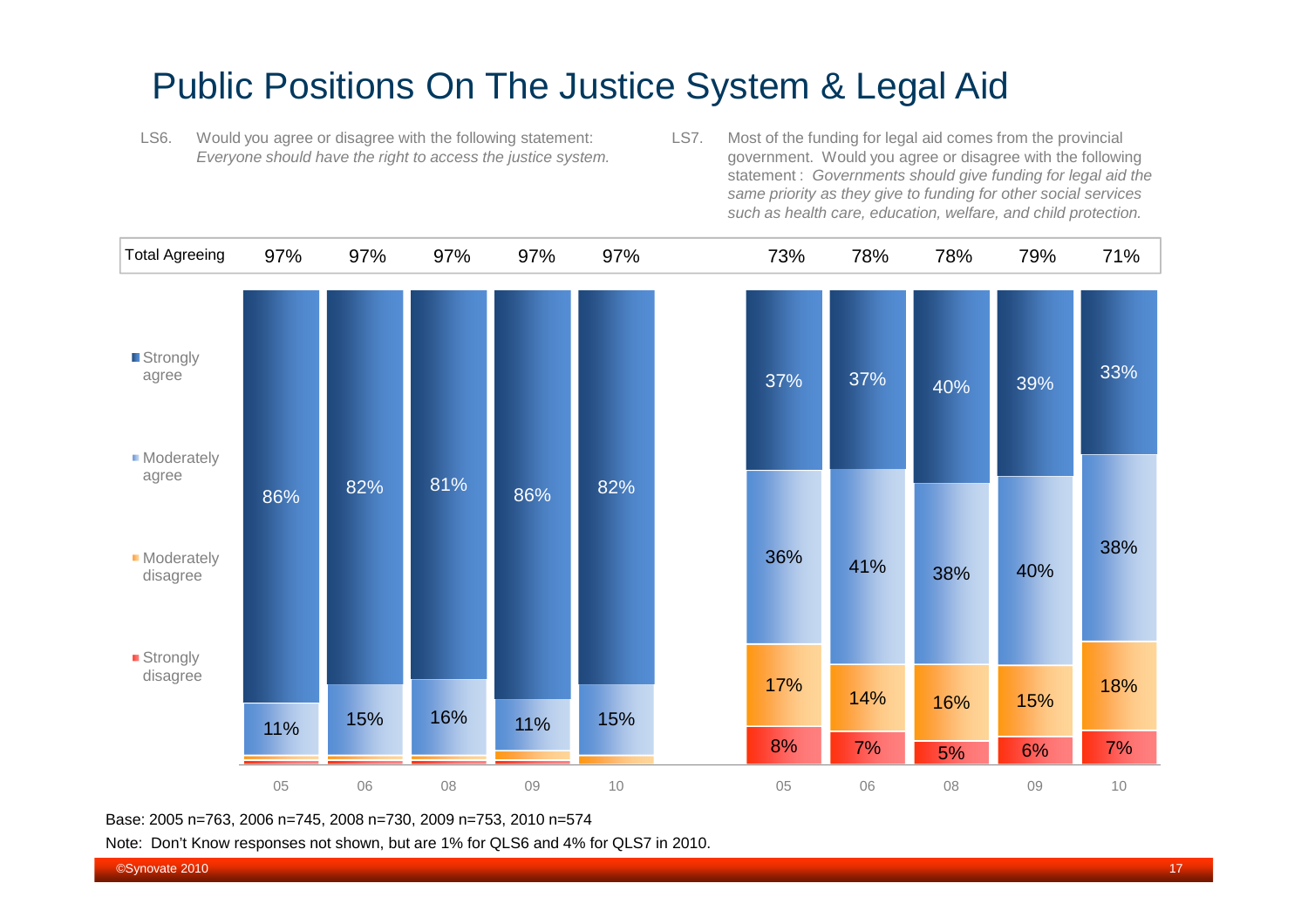

### Public Positions On The Justice System And Legal Aid

- Consistent with historical trends, the large majority of BC residents strongly agree that everyone should have the right to access the justice system.
- Once those who moderately agree are added in, total agreement on equal access to the justice system reaches 97%.
- Strong agreement on equal access to the justice system reaches 92% among young residents (18 to 34), but then falls to 78% among those 35 and older.
- Currently, 71% of BC residents agree that governments should give funding for legal aid the same priority as they give to funding for other social services such as health care, education, welfare and child protection.
- Compared with one year ago, agreement on the priority of legal aid funding is lower (79% versus 71%), disagreement is unchanged (21% versus 25%) and those who are unsure has inched up (from 0% to 4%).
- Families with children and those in the highest income bracket (i.e. annual household income is \$100,000+) are the most apt to *disagree* that government should give legal aid funding the same priority as other social services.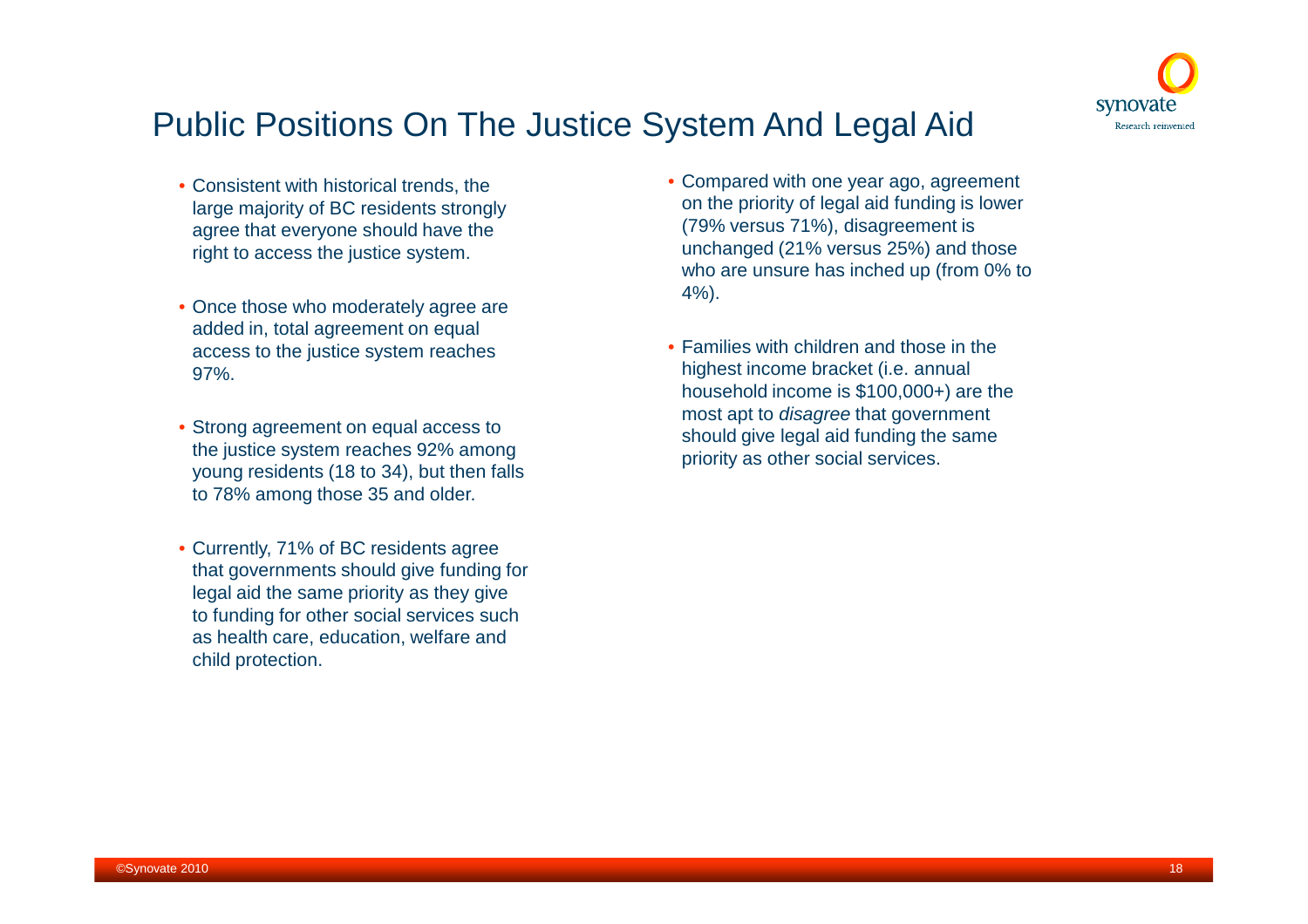# Sources Of Legal Aid Information

LS8. In the past few months, did you hear about (get your information about) legal aid from any of the following sources?





- Among the 60% of BC residents who heard something about legal aid in the past few months, most cite stories in the media, followed by word-of-mouth as their primary information sources.
- Community service agencies, libraries and the phone book are secondary information sources about legal aid in BC.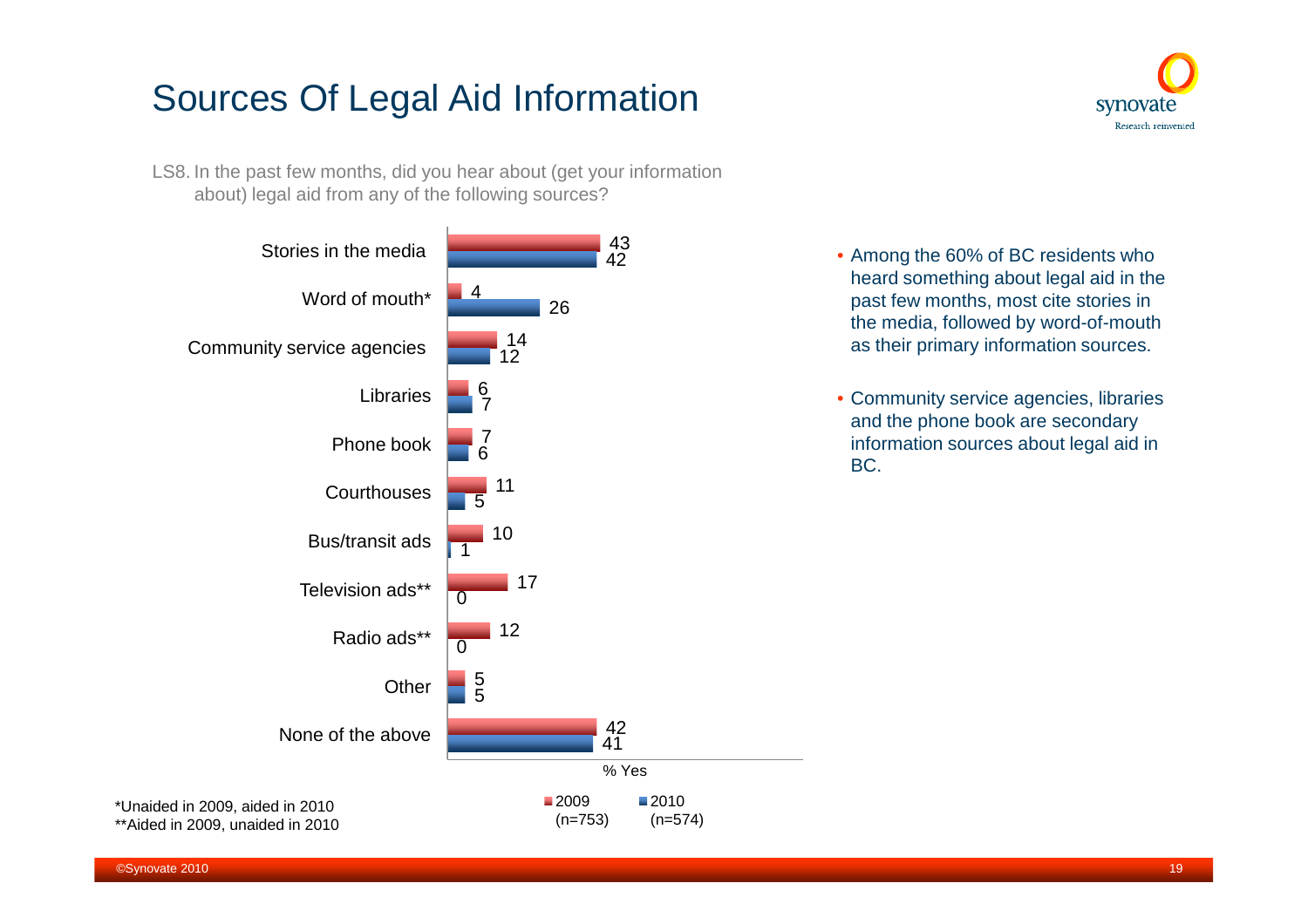# Suggested Improvements For Legal Aid Services



LS9. How do you think legal aid services in British Columbia could be improved?

|                                                                   | 2009                               | 2010                               |
|-------------------------------------------------------------------|------------------------------------|------------------------------------|
|                                                                   | $(n=753)$<br>$\frac{\%}{\sqrt{2}}$ | $(n=574)$<br>$\frac{\%}{\sqrt{2}}$ |
| Improved funding                                                  | 22                                 | 18                                 |
| More advertising/promotion/public awareness                       | 14                                 | 14                                 |
| Improved access/availability                                      | 18                                 | 9                                  |
| More lawyers available                                            | 8                                  | 5                                  |
| Provide more information on how to obtain legal aid               | $\overline{2}$                     | 4                                  |
| Better guidelines as to who should qualify for legal aid          | 5                                  | 3                                  |
| More qualified legal representation                               | $\overline{2}$                     | 3                                  |
| Improved access/availability of lower income people               | 4                                  | $\overline{2}$                     |
| Make the system more efficient (legal/judicial/courts)            | 3                                  | $\overline{2}$                     |
| Provide more services/programs                                    | $\overline{2}$                     | $\overline{2}$                     |
| Improved access/availability in remote areas                      |                                    | $\overline{2}$                     |
| More lawyers doing pro bono work /who will work for lower<br>fees |                                    | $\overline{2}$                     |
| Expand qualifications for legal aid/raise max. income level       |                                    | $\overline{2}$                     |
| More time/hours of legal aid assistance                           |                                    | 1                                  |
| Other                                                             | 10                                 | 3                                  |
| None/no improvement necessary                                     | $\overline{2}$                     | 24                                 |
| Don't know/not stated                                             | 32                                 | 26                                 |

• Consistent with 2009, the top two suggestions given by BC residents to improve legal aid services is to improve funding and to raise public awareness through more advertising and promotion.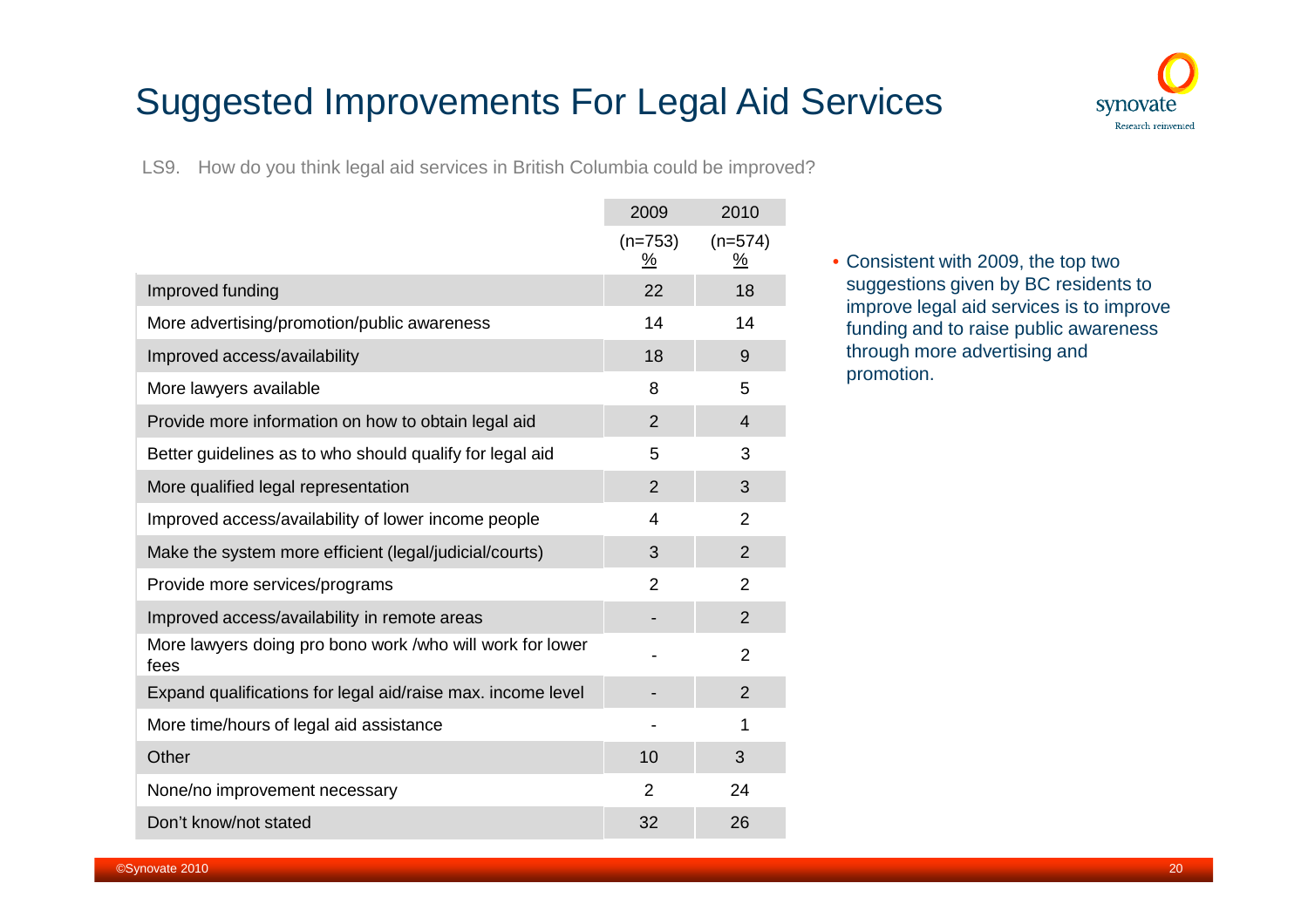

# **Appendix**

**Questionnaire** 

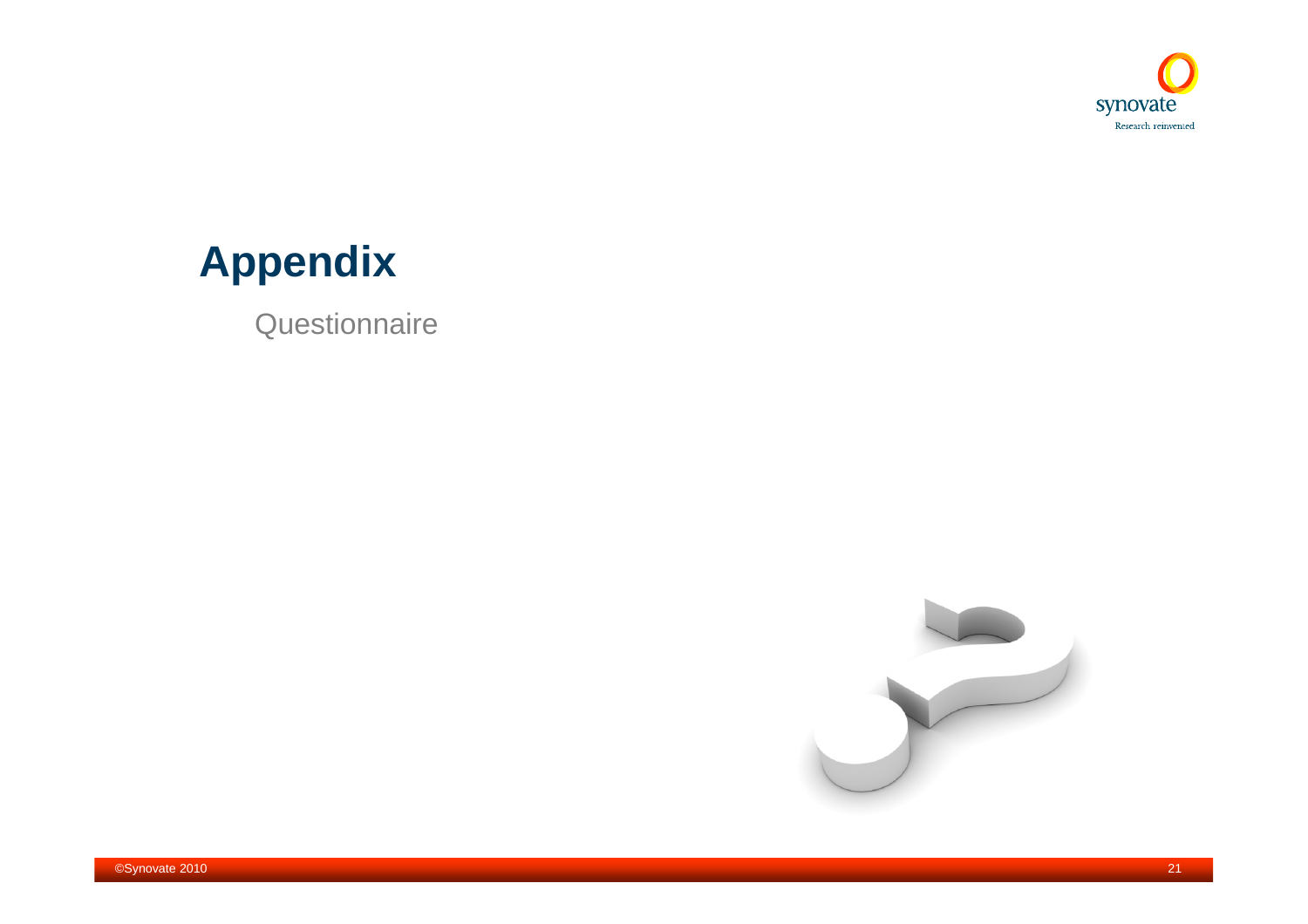### **BC Omnibus – March 2010**

### **Sections 1, 2, 3**

Hello, this is \_\_\_\_\_\_\_\_ calling from Synovate, a professional public opinion research company. We are conducting a 6-minute survey today on some interesting topics. Would it be possible to speak to the person at home who is 18 or older who had the last birthday? Would that be you?

#### **IF NO**: May I please speak to that person? **IF NOT AVAILABLE: ARRANGE CALLBACK**

### PRIMARY TARGET (RANDOM)

 The person at home 18 or older who had the last birthday in the household? Would that be you? IF NO: May I please speak to that person? IF NOT AVAILABLE: ARRANGE CALLBACK

SECONDARY TARGETS (TO BALANCE SAMPLE BY AGE/GENDER)

- The person who is between the ages of 18 and 34? IF NOT AVAILABLE, OR NOT AT HOME: In that case, may I speak to a person at home who is 35 or older?
- **The male who is 18 or older?**

IF NOT AVAILABLE, OR NOT AT HOME: In that case, may I speak to the female at home 18 or older?

### DO NOT ROTATE SECTIONS A. Olympic Games

- 1. Overall, do you view the 2010 Olympic Winter Games as being **READ LIST**
	- 1. Very beneficial to BC
	- 2. Somewhat beneficial
	- 3. Not very beneficial, or
	- 4. Not at all beneficial to BC?

### **ASK QS 2 & 3 OF METRO VANCOUVER RESIDENTS ONLY (REGION CODES 1-8). ALL OTHERS GO TO NEXT SECTION**

- 2. Aside from February, during the Olympics,, do you take public transit, that is, Bus, SeaBus and SkyTrain, at least once in a typical month?
	- 1. Yes 2. No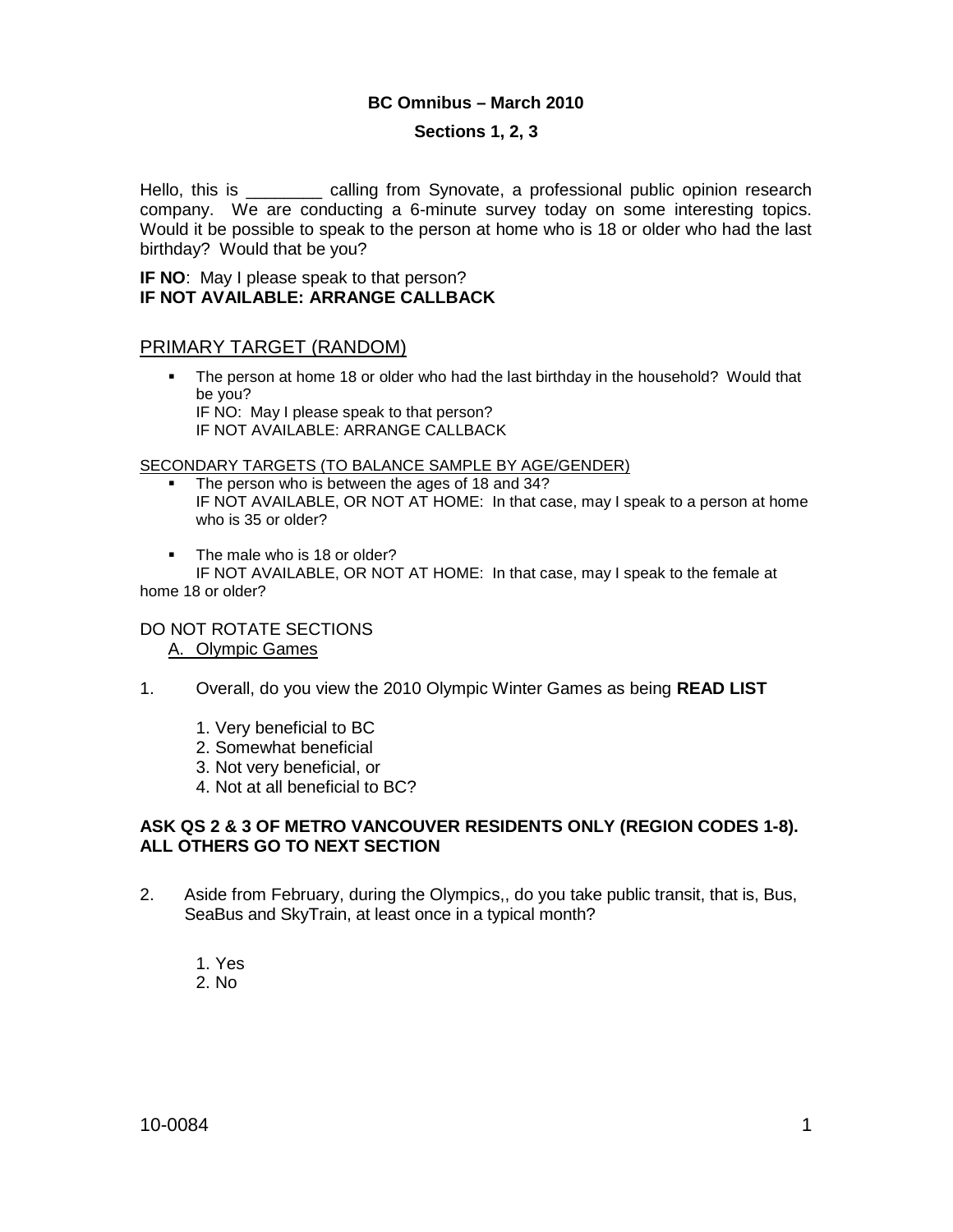3a. **IF TRANSIT USER READ:** Did you use public transit more, less or about the same during the Olympics?

More Less Same

- 3b. **IF NOT A TRANSIT USER READ:** Did you use public transit during the Olympics?
	- 1. Yes
	- 2. No
- B. Corporate Image –
- 1. Now I'd like you to consider the following organizations and the value they provide to the customersthey serve. Based on your own experience or impressions, overall would you say that [ORGANIZATION] provides excellent, very good, good, fair or poor value to its customers?. **READ LIST IN RANDOM ORDER**

How about [ORGANIZATION]?

- a. WorkSafeBC
- b. Terasen Gas
- c. BC Hydro
- d. ICBC
- e. TransLink
	- 1. Excellent
	- 2. Very Good
	- 3. Good
	- 4. Fair, or
	- 5. Poor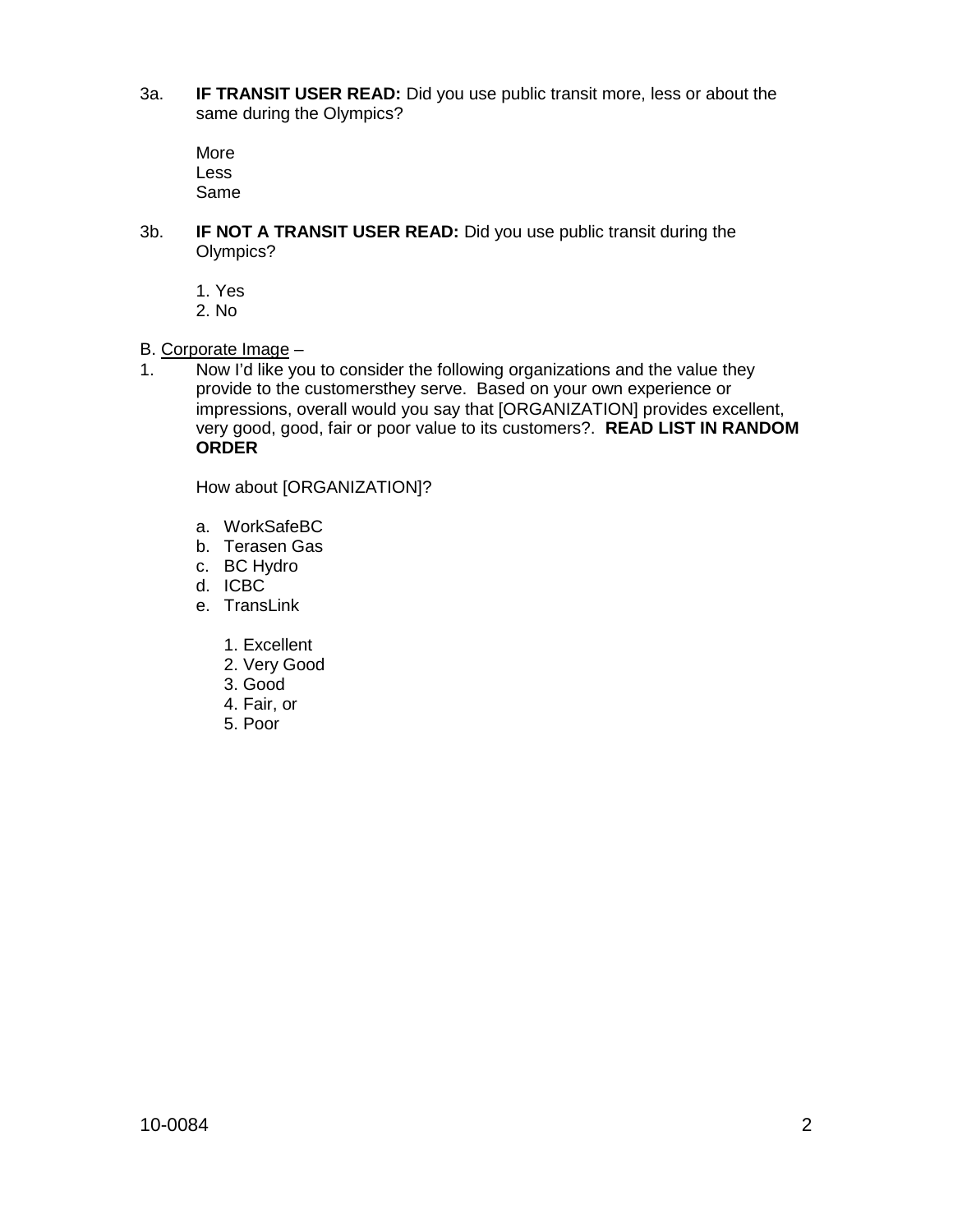#### C. Grocery Shopping

- 1. Thinking now about grocery shopping, in a typical month, where do you buy the majority of your groceries? **DO NOT READ. ONE RESPONSE ONLY**
	- 1. Buy Low Foods
	- 2. Choices
	- 3. Cooper's
	- 4. Costco
	- 5. Extra Foods
	- 6. MarketPlace/IGA
	- 7. Meinhardt's
	- 8. M&M Meat Shops
	- 9. Nesters
	- 10. Overwaitea
	- 11. PriceSmart Foods
	- 12. QF/Quality Foods
	- 13. Real Canadian Superstore/Warehouse
	- 14. Safeway
	- 15. Save-On-Foods
	- 16. Stongs
	- 17. Super Valu
	- 18. T&T Supermarket
	- 19. Thrifty Foods
	- 20. Urban Fare
	- 21. Wal-Mart
	- 22. Whole Foods
	- 23. Zellers
	- 96. Can't remember/Don't Know **GO TO NEXT SECTION**
	-

## 98. Don't grocery shop **GO TO NEXT SECTION**

- 2. How would you rate your overall experience the last time you shopped at [INSERT STORE]? Would you say…**READ LIST**
	- 1. Excellent
	- 2. Very Good
	- 3. Good
	- 4. Fair, or
	- 5. Poor
- LSa Next… Are you, or is anyone in your household, closely related to a Legal Services Society employee or a lawyer who provides legal aid services?
	- 1. Yes **GO TO DEMOS**
	- 2. No
- 
- 3. Don't Know **GO TO DEMOS**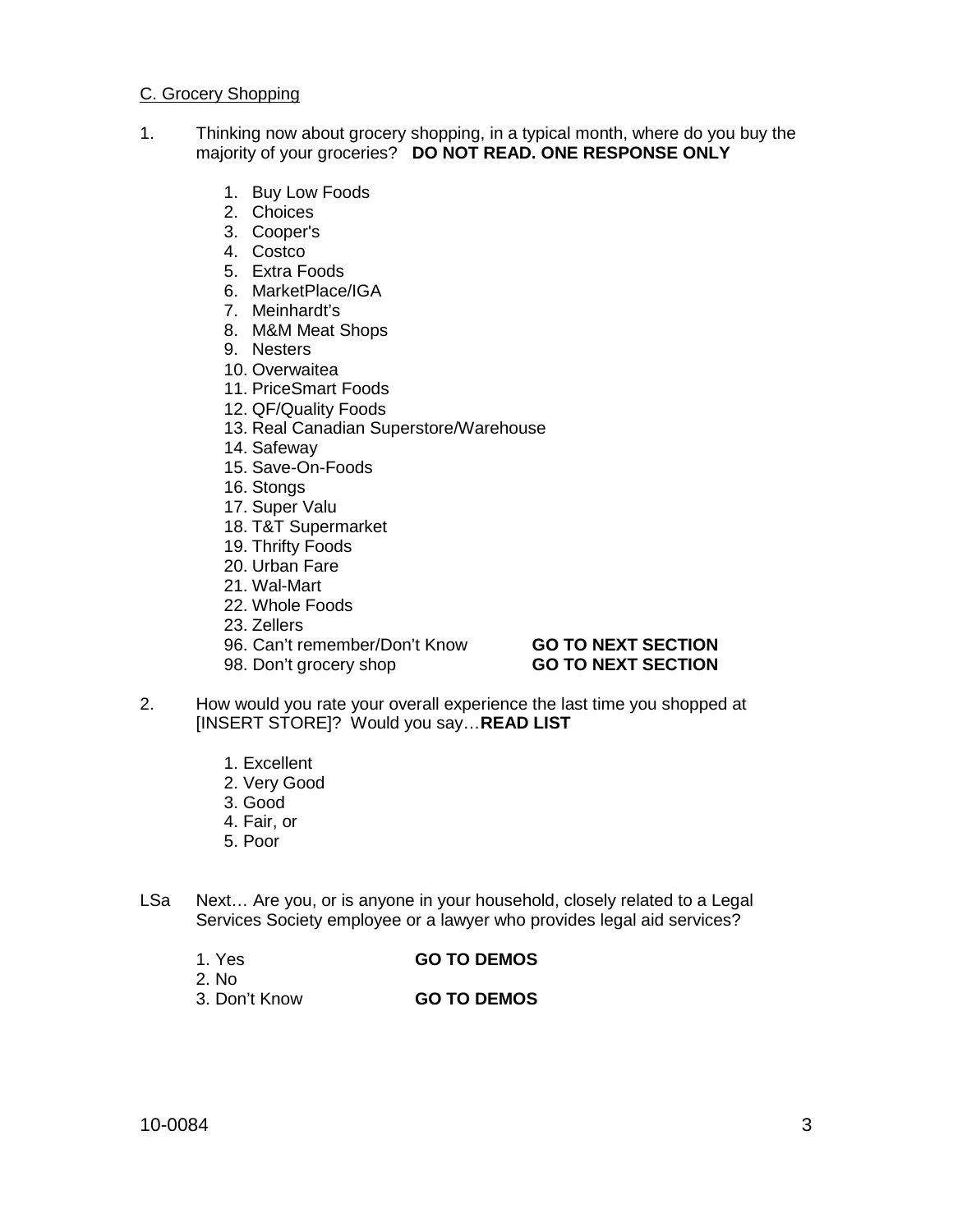- LS1 I would like to ask you a few questions about legal aid. First of all, are you aware that there are legal aid services in BC for people with low incomes?
	- 1. Yes
	- 2. No **GO TO QN LS3**
- LS2a Did you know that legal aid services are available for people facing criminal law matters?
	- 1. Yes
	- 2. No **GO TO QN LS2b**
- LS2a.1Overall, for those who need it, would you say that legal aid in BC is readily available, somewhat available, or not adequately available when it comes to criminal law?
	- 1. Readily available
	- 2. Somewhat available
	- 3. Not adequately available
- LS2b. Did you know that legal aid services are available for people facing family law matters?
	-
	- 1. Yes
		- 2. No **GO TO QN LS2c**
- LS2b.1Overall, for those who need it, would you say that legal aid in BC is readily available, somewhat available, or not adequately available when it comes to family law?
	- 1. Readily available
	- 2. Somewhat available
	- 3. Not adequately available
- LS2c Did you know that legal aid services are available for people facing immigration/refugee matters?
	- 1. Yes

### 2. No **GO TO QN LS3**

- LS2c.1Overall, for those who need it, would you say that legal aid in BC is readily available, somewhat available, or not adequately available when it comes to immigration/refugee law?
	- 1. Readily available
	- 2. Somewhat available
	- 3. Not adequately available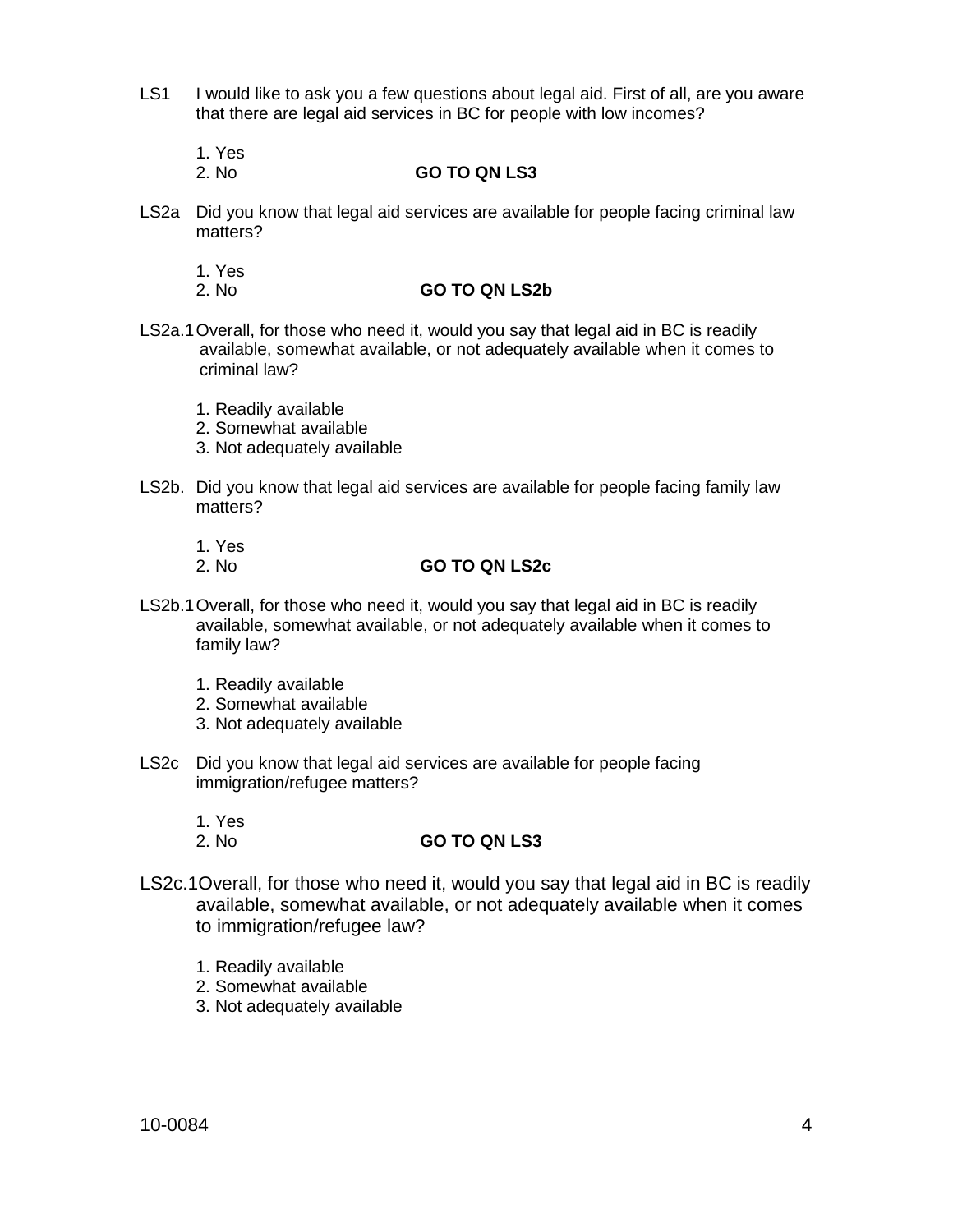LS3 As you may already know, legal aid services provide low income people with legal information, advice, and/or representation in court. This can include providing them with a self-help kit, giving them a few hours of legal advice, or paying a lawyer to represent them in court for serious family, criminal, or immigration/refugee problems.

**[INTERVIEWER: IF ASKED WHAT LOW INCOME MEANS, PROVIDE THIS DEFINITION:]** Low income people means those who have less money than what is needed to buy specific basic goods each month as estimated by the federal and provincial governments for different BC communities.

Knowing this, to what extent do you support or oppose legal aid services? **READ LIST**

- 1. Strongly support
- 2. Moderately support
- 3. Moderately oppose
- 4. Strongly oppose

### **DO NOT READ:**

- 5. No opinion / Don't know
- LS4 In your opinion, how important is it to fairness in the justice system for BC to provide low income people with legal aid **(INSERT ITEM & ROTATE)**
	- a. In family court
	- b. In immigration/refugee hearings
	- c. In other civil legal proceedings that deal with foreclosures, bankruptcies, employment insurance collection, disability benefits collection, or other poverty law proceedings?
	- d. In criminal court:

### Is it…**READ LIST**

- 1. Very important
- 2. Somewhat important
- 3. Not very important
- 4. Not at all important

**DO NOT READ:**

5. No opinion/don't know

- LS5. Based on anything you may have read, heard, or seen, would you say that legal aid services in British Columbia are…**READ LIST**
	- 1. More than adequately funded
	- 2. Adequately funded

3. Not adequately funded

### **DO NOT READ:**

4. No opinion/don't know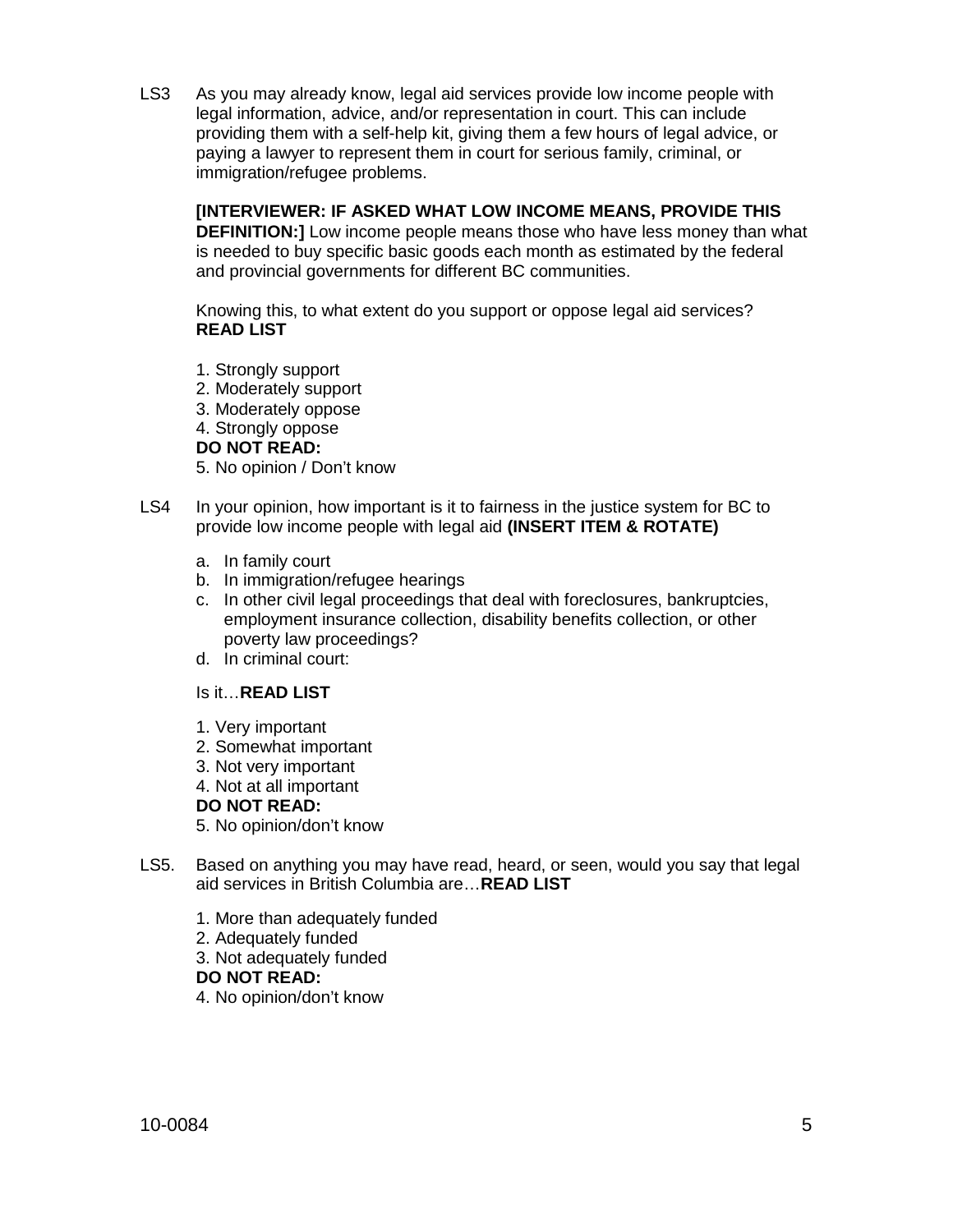LS6 Would you agree or disagree with the following statement **(READ STATEMENT).** Would that be strongly or moderately?

Everyone should have the right to access the justice system

- 1. Strongly agree 2. Moderately agree 3. Moderately disagree 4. Strongly disagree **DO NOT READ:** 5. No opinion/don't know
- LS7 Most of the funding for legal aid comes from the provincial government. Would you agree or disagree with the following statement **(READ STATEMENT**) Would that be strongly or moderately?

Governments should give funding for legal aid the same priority as they give to funding for other social services such as health care, education, welfare, and child protection.

- 1. Strongly agree
- 2. Moderately agree
- 3. Moderately disagree
- 4. Strongly disagree

### **DO NOT READ:**

5. No opinion/don't know

- LS8 In the past few months, did you hear about (get information about) legal aid from any of the following sources? **READ LIST & ROTATE**
	- a. Courthouses
	- b. Libraries
	- c. Stories in the media (newspaper, tv, and/or radio)
	- d. Phone book
	- e. Community service agencies

(**INTERVIEWER NOTE:** This includes women's centres, transition houses, the John Howard and Elizabeth Fry Societies, Native Courtworker offices, Native Friendship Centres, community centres, multicultural and immigrant associations, seniors centres and youth clinics as examples.)

- f. Word-of-mouth (e.g. friends, family, acquaintances)
- g. Other **(SPECIFY)**
- 1. Yes
- 2. No
- LS 9 How do you think legal aid services in British Columbia could be improved? **PROBE FOR DETAILS**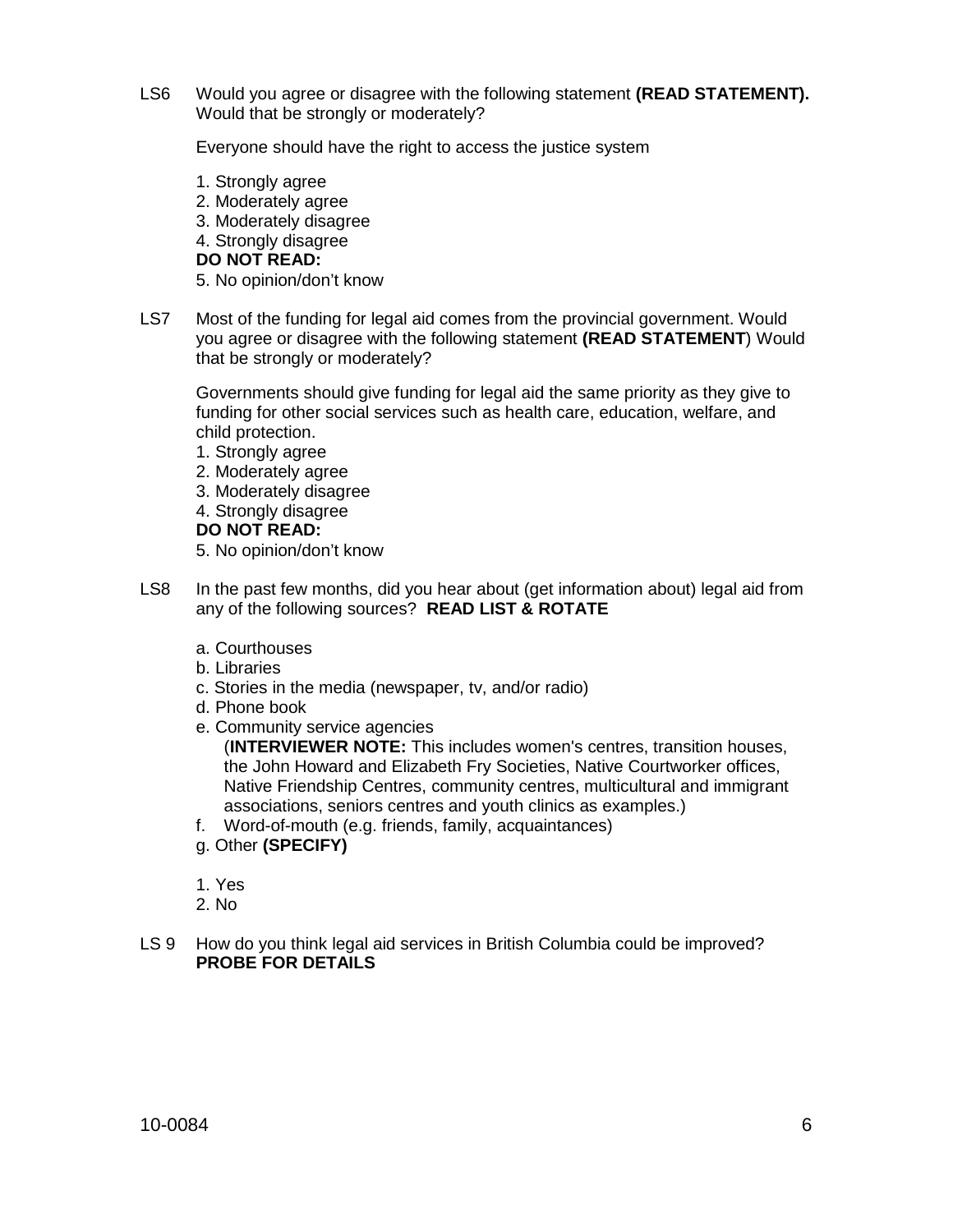### **Demographics**

- D1. Which of the following describes your age? **READ**
	- 1. 18 to 24 2. 25 to 34 3. 35 to 44 4. 45 to 54
	- 5. 55 to 64
	- 6. 65+
- D2. Which of the following categories best describes your educational background…? **READ**
	- 1. High school or less
	- 2. Vocational/technical/college
	- 3. Some university
	- 4. Graduated university
- D3. Which of the following best describes your total annual household income before taxes…? **READ**
	- 1. Less than \$25000
	- 2. \$25000 to less than \$45000
	- 3. \$45000 to less than \$65000
	- 4. \$65000 to less than \$100000
	- 5. \$100000 or more
- D4. Which of the following best describes your current household composition...? **READ**
	- 1. Single with no children
	- 2. Couple with no children
	- 3. Family with children (includes single parent household)
	- 4. Other

#### D5. INDICATE GENDER

|           | wuuus |
|-----------|-------|
| 1. Male   | 300   |
| 2. Female | 300   |

Quotas